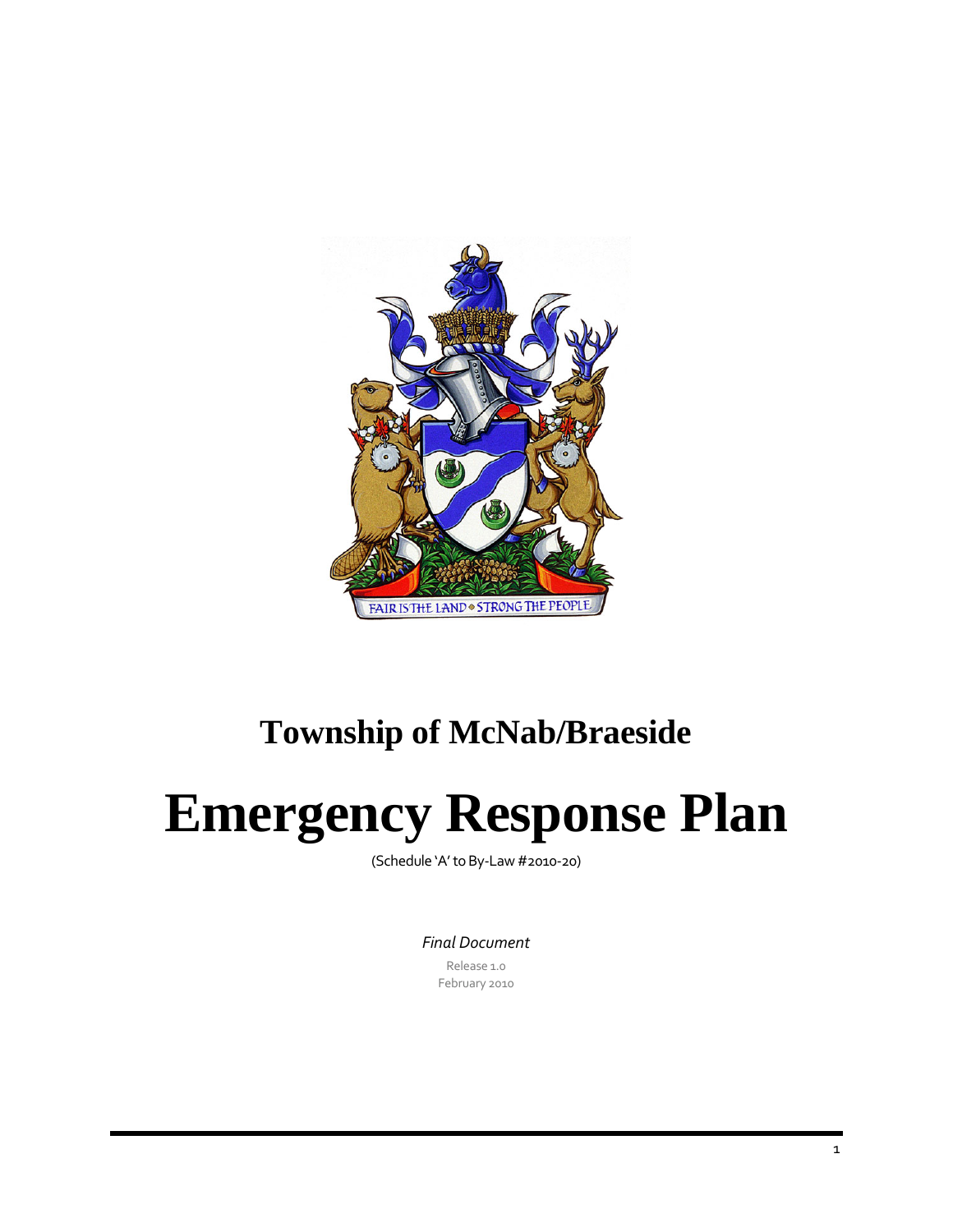### **TABLE OF CONTENTS**

| 1              |     |       |                                                                                  |  |
|----------------|-----|-------|----------------------------------------------------------------------------------|--|
| $\overline{2}$ |     |       |                                                                                  |  |
|                | 2.1 |       |                                                                                  |  |
|                | 2.2 |       |                                                                                  |  |
|                | 2.3 |       |                                                                                  |  |
|                | 2.4 |       |                                                                                  |  |
| 3              |     |       |                                                                                  |  |
|                | 3.1 |       |                                                                                  |  |
|                | 3.2 |       |                                                                                  |  |
|                | 3.3 |       |                                                                                  |  |
|                | 3.4 |       |                                                                                  |  |
|                | 3.5 |       |                                                                                  |  |
| 4              |     |       |                                                                                  |  |
|                | 4.1 |       |                                                                                  |  |
|                |     | 4.1.1 |                                                                                  |  |
|                | 4.2 |       |                                                                                  |  |
|                |     | 4.2.1 |                                                                                  |  |
|                |     | 4.2.2 |                                                                                  |  |
|                | 4.3 |       |                                                                                  |  |
|                |     | 4.3.1 | Relationship between Community Control Group and Emergency Site Manager (ESM) 15 |  |
|                |     | 4.3.2 | Relationship between the Emergency Site Manager (ESM) and control structures of  |  |
|                | 4.4 |       |                                                                                  |  |
|                | 4.5 |       |                                                                                  |  |
|                | 46  |       | .16                                                                              |  |
| 5              |     |       |                                                                                  |  |
|                | 5.1 |       |                                                                                  |  |
|                |     | 5.1.1 |                                                                                  |  |
|                |     | 5.1.2 |                                                                                  |  |
|                |     | 5.1.3 |                                                                                  |  |
|                |     | 5.1.4 |                                                                                  |  |
|                |     | 5.1.5 |                                                                                  |  |
|                |     | 5.1.6 |                                                                                  |  |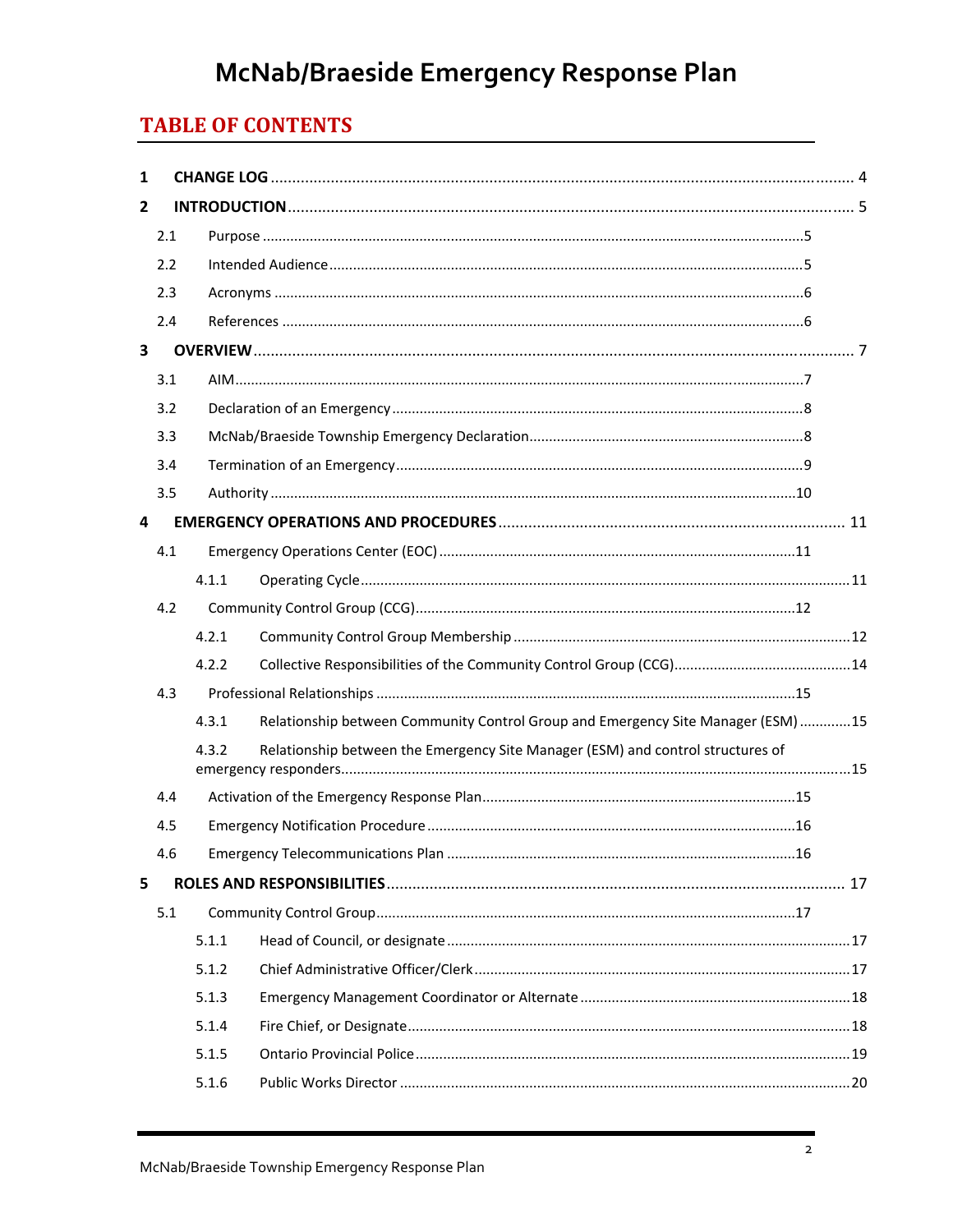|   |     | 5.1.7  |  |  |
|---|-----|--------|--|--|
|   |     | 5.1.8  |  |  |
|   |     | 5.1.9  |  |  |
|   |     | 5.1.10 |  |  |
|   | 5.2 |        |  |  |
|   |     | 5.2.1  |  |  |
|   |     | 5.2.2  |  |  |
|   |     | 5.2.3  |  |  |
|   |     | 5.2.4  |  |  |
|   |     | 5.2.5  |  |  |
|   |     | 5.2.6  |  |  |
|   |     | 5.2.7  |  |  |
|   | 5.3 |        |  |  |
|   |     | 5.3.1  |  |  |
|   |     | 5.3.2  |  |  |
|   |     | 5.3.3  |  |  |
| 6 |     |        |  |  |
|   | 6.1 |        |  |  |
|   | 6.2 |        |  |  |
|   | 6.3 |        |  |  |
|   | 6.4 |        |  |  |
|   | 6.5 |        |  |  |
|   | 6.6 |        |  |  |
| 7 |     |        |  |  |
|   | 7.1 |        |  |  |
|   | 7.2 |        |  |  |
| 8 |     |        |  |  |
|   | 8.1 |        |  |  |
|   |     |        |  |  |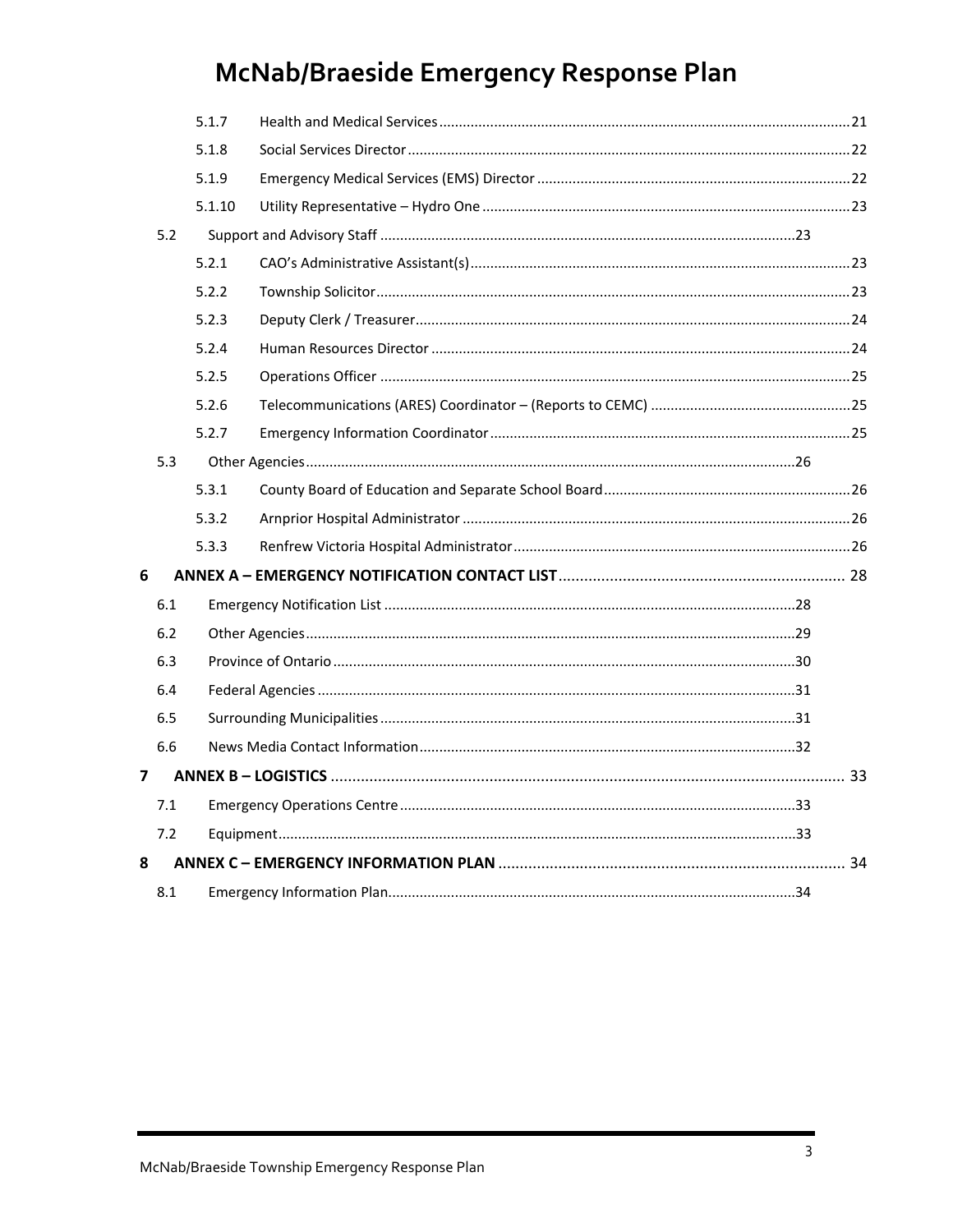### **1 CHANGE LOG**

| Date     | <b>Name</b>         | <b>Description</b>                              |
|----------|---------------------|-------------------------------------------------|
| Feb 2010 | Duane Leitch (CEMC) | <b>First Draft</b>                              |
| Mar 2010 | Duane Leitch (CEMC) | <b>Final Version</b>                            |
| Dec 2012 | Greg Lough (CEMC)   | Cover Page, Annex 'A' 6.1, pg 34 'Contact Info' |
|          |                     |                                                 |
|          |                     |                                                 |
|          |                     |                                                 |
|          |                     |                                                 |
|          |                     |                                                 |
|          |                     |                                                 |
|          |                     |                                                 |
|          |                     |                                                 |
|          |                     |                                                 |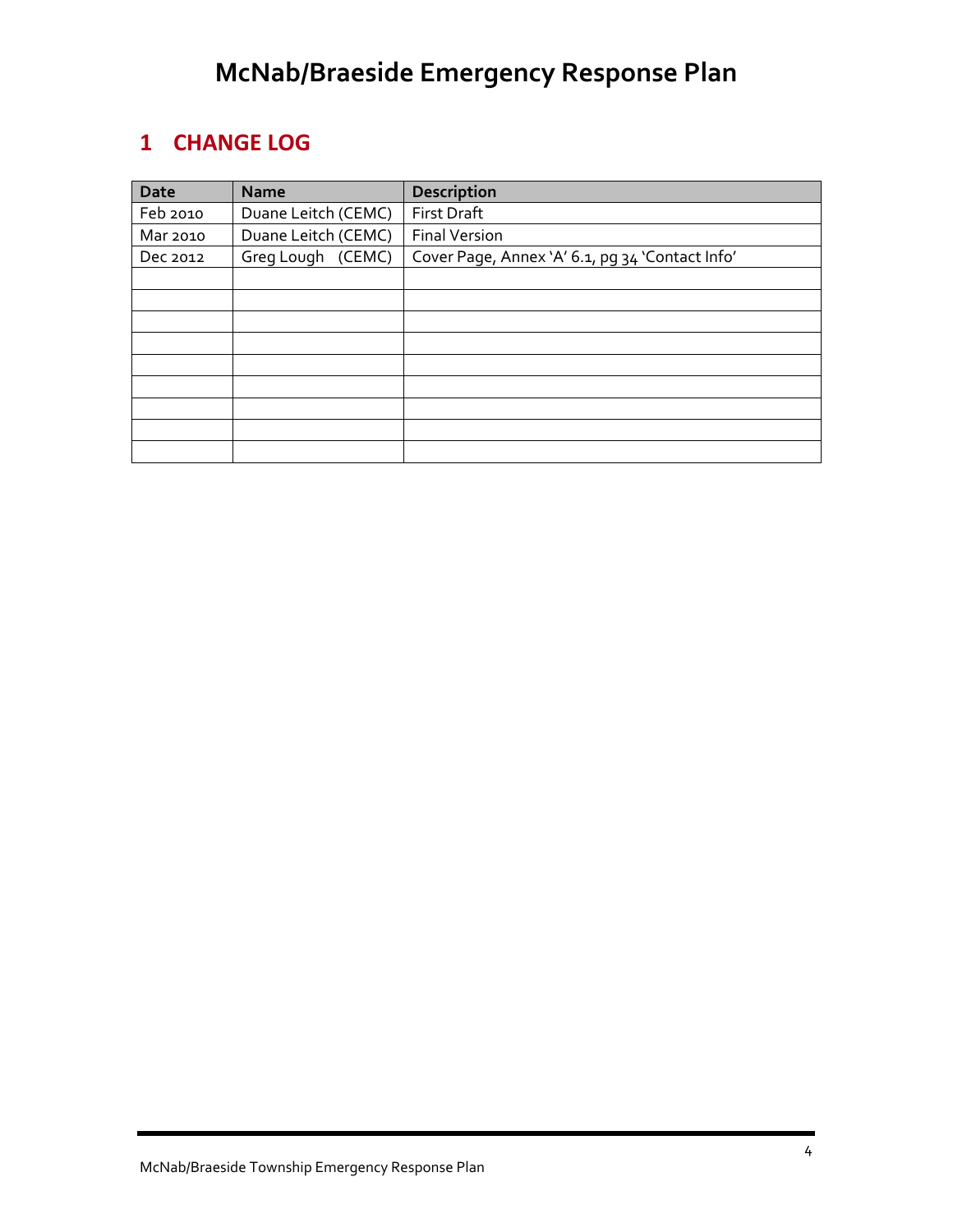### **2 INTRODUCTION**

#### *Emergency is defined as:*

"**a situation or impending situation caused by forces of nature, disease or other health risk, an accident, an intentional act or otherwise that constitutes a danger of major proportions to life or property."**

Emergencies affect public safety; meaning the health, welfare and property, as well as the environment and economic health.

### **2.1 Purpose**

The purpose of McNab / Braeside's Emergency Response Plan is to:

- Enable the Township of McNab/Braeside to respond quickly and effectively to emergencies affecting the community and its' residents.
- Provide key officials, municipal departments, agencies, and individuals with important emergency response information regarding the arrangements, procedures, services and equipment, and roles and responsibilities during an emergency.

### **2.2 Intended Audience**

The intended audience of this Emergency Response Plan is the Municipality of McNab/Braeside Township and its' residents, businesses, and interested visitors.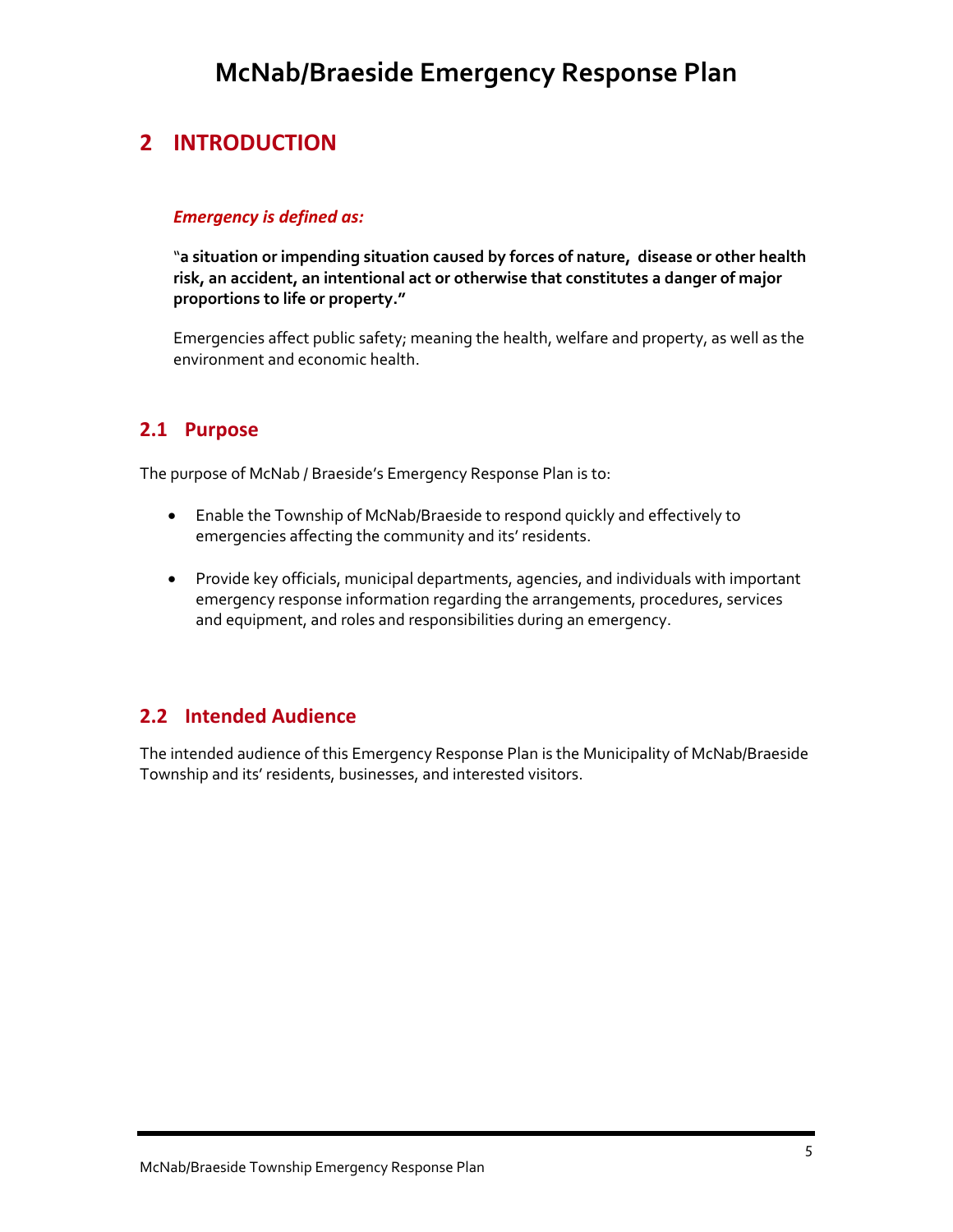### **2.3 Acronyms**

| Acronym     | <b>Definition</b>                          |
|-------------|--------------------------------------------|
| CCG         | <b>Community Control Group</b>             |
| EOC         | <b>Emergency Operations Centre</b>         |
| <b>CEMC</b> | Community Emergency Management Coordinator |
| <b>EMA</b>  | <b>Emergency Management Act</b>            |
| CAO         | Chief Administrative Officer               |
| <b>ESM</b>  | <b>Emergency Site Manager</b>              |
| <b>EMO</b>  | <b>Emergency Management Ontario</b>        |
| <b>MNR</b>  | Ministry of Natural Resources              |
| <b>EIC</b>  | <b>Emergency Information Centre</b>        |
|             |                                            |
|             |                                            |
|             |                                            |

### **2.4 References**

- Emergency Management and Civil Protection Act
- Emergency Management Act (EMA).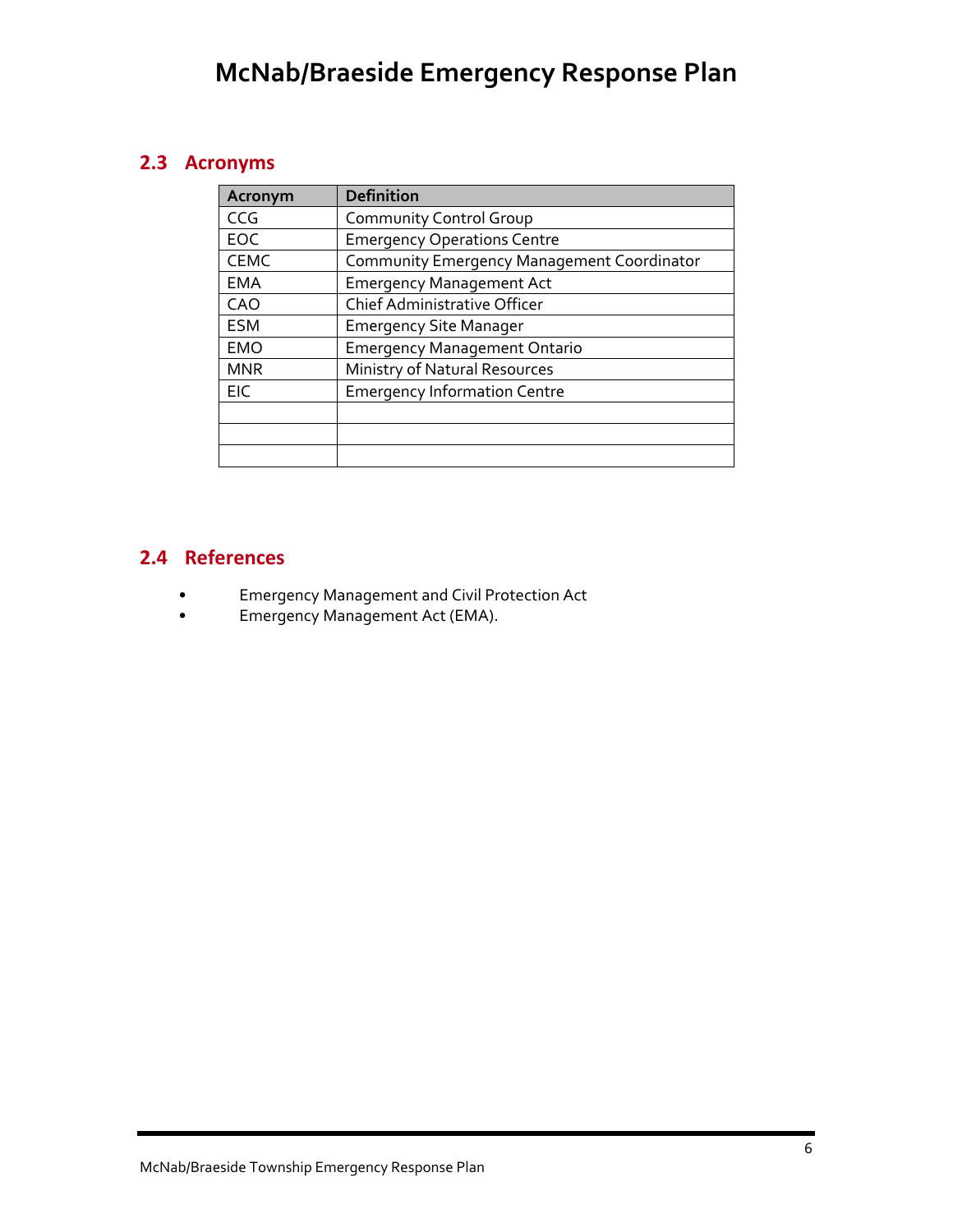### **3 OVERVIEW**

### **3.1 AIM**

In order to protect residents, businesses and visitors of McNab/Braeside Township, the Township requires a coordinated emergency response by a number of departments and agencies under the direction of the **Community Control Group**. These are distinct arrangement and procedures separate from the normal day‐to‐day operations carried out by emergency services.

To satisfy this requirement the Township of McNab/Braeside Emergency Management Committee developed this emergency response plan. This plan ensures that every official, municipal department and agency is aware of their responsibilities and is prepared to carry out their assigned responsibilities in the event of an emergency.

The aim of this Emergency Response Plan is to make provision for the extraordinary arrangements and measures that may need to be taken to protect the health, safety, welfare, environment, and the economic health of the residents, businesses and visitors of the Township; when faced with an emergency.

The Emergency Response Plan allows for a centralized controlled and coordinated response to emergencies in the Township of McNab / Braeside, and meets the legislated requirements of the Emergency Management Act (EMA).

It is important that residents, businesses and interested visitors be aware of the emergency response plans provisions. As such, copies of the Township's Emergency Response Plan are available for public viewing at the Municipal Office.

For more information, please contact:

#### **Community Emergency Management Coordinator**

**Greg Lough** 2508 Russett Drive, R.R. # 2, Arnprior, Ontario  $K<sub>7</sub>S<sub>3</sub>G<sub>8</sub>$ (613) 613‐240‐7405

or

#### **Alternate Community Emergency Management Coordinator**

#### **David Hartwick**

2508 Russett Drive, R.R. # 2, Arnprior, Ontario  $K<sub>7</sub>S<sub>3</sub>G<sub>8</sub>$ (613) 613‐623‐4677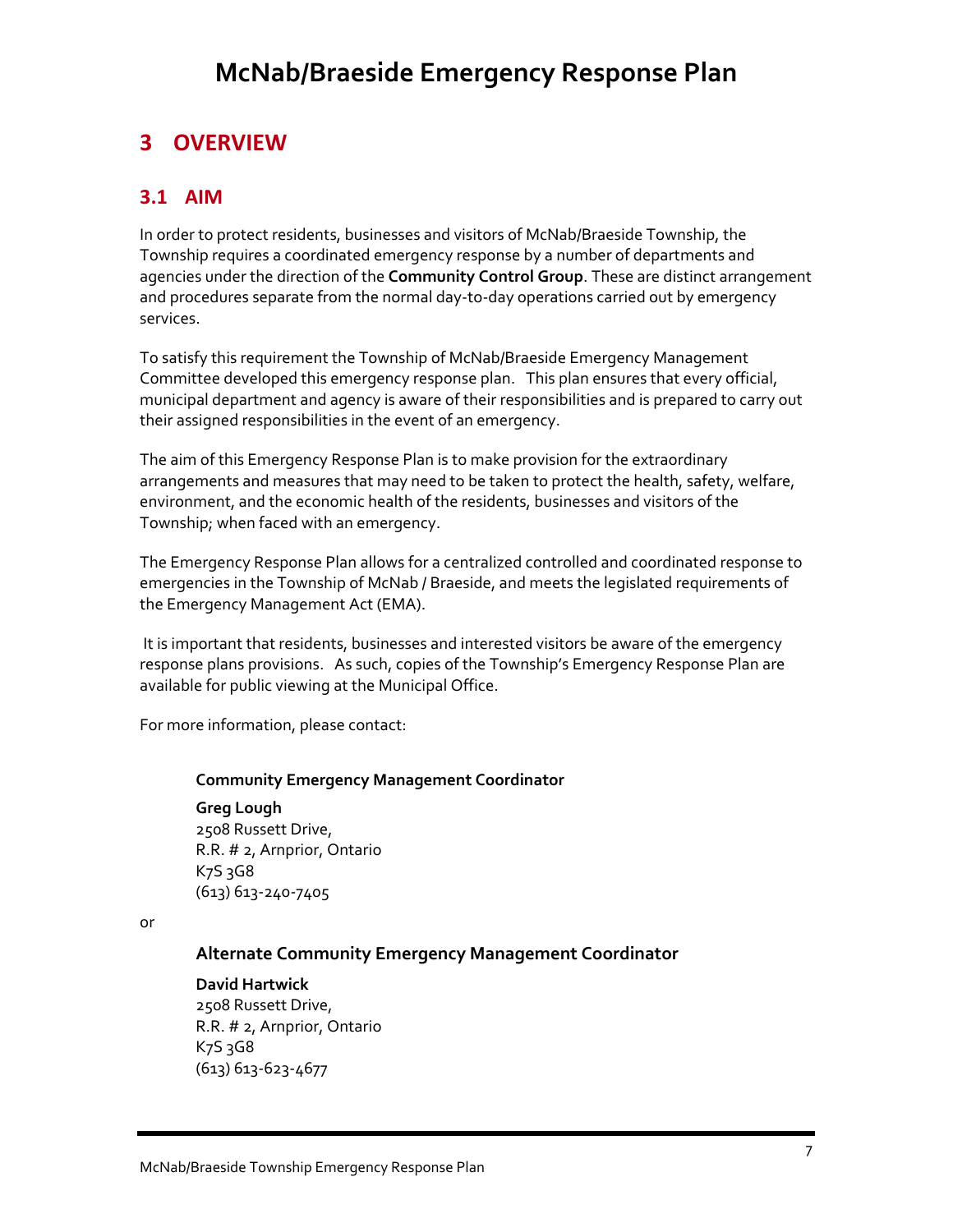### **3.2 Declaration of an Emergency**

The Emergency Management and Civil Protection Act states that:

*"The head of council of a municipality may declare that an emergency exists in the municipality or in any part thereof and may take such action and make such orders as he or she considers necessary and are not contrary to the law to implement the emergency plan of the municipality and to protect the property of the health, safety and welfare of the inhabitants of the emergency area*."

R.S.O. 1990, E.9, s.4 (2)

### **3.3 McNab/Braeside Township Emergency Declaration**

The Head of Council for McNab/Braeside Township has the authority to declare a state of emergency for the municipality. The decision to declare a state of emergency is usually made in consultation with the CAO, CEMC, and other available members of the Community Control Group.

The declaration of a state of emergency for McNab/Braeside Township will likely only occur in certain circumstances, including but not limited to the following:

- A situation compromising the critical infrastructure of the municipality.
- A general health issue identified by the local Medical Officer of Health that may affect the municipality.
- A general situation, such as severe weather or other natural event that affects significant portions of the municipality, residents and/or property.
- In situations where the municipality of McNab/Braeside is requested to support neighboring municipalities in emergency situations.
- In situations where requests for services overwhelm specific departments and/or the municipality as a whole beyond standard operational capability; and
- At the request of the Renfrew County, or the Province of Ontario.

As a resource to assist with the declaration of an emergency, Emergency Management Ontario has prepared a *Checklist in Consideration of a Declared Emergency* for use.

#### **Upon declaring an emergency, the Head of Council will notify:**

- The Minister of Community Safety and Correctional Services;
- Emergency Management Ontario;
- Municipal Council;
- The Public (as required) via the Emergency Information Coordinator;
- Neighboring community officials, as required;
- Local Members of Provincial Parliament, as required;
- Local Members of Parliament, as required.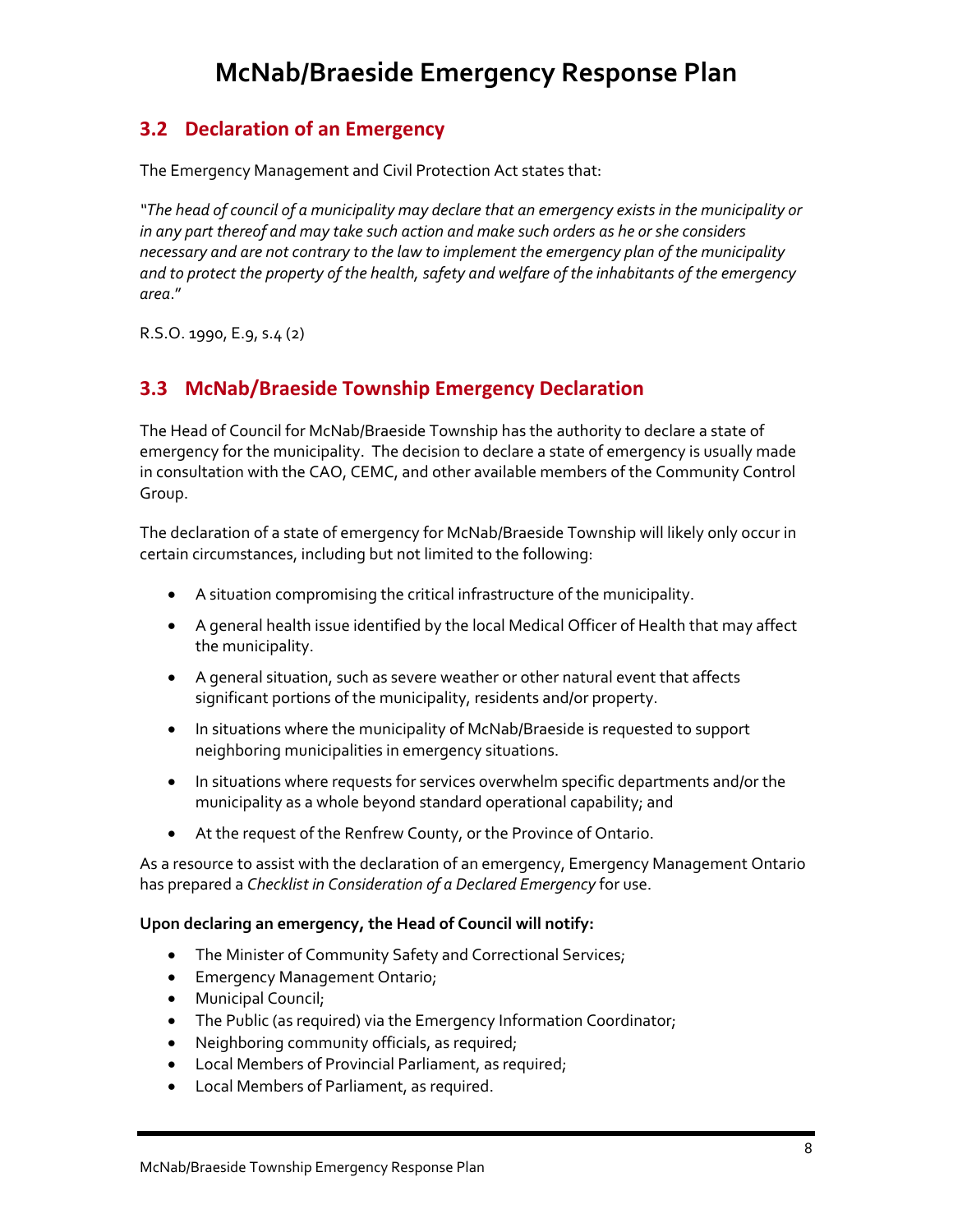### **3.4 Termination of an Emergency**

The Emergency Management and Civil Protection Act defines that a municipal emergency may be terminated by the:

- Head of Council;
- Municipal Council; or
- Premier of Ontario

The decision to terminate a declared emergency is usually taken in consultation with the Community Control Group.

#### **Upon termination of an emergency, the following will be notified:**

- The Minister of Community Safety and Correctional Services;
- Emergency Management Ontario;
- Municipal Council;
- Public;
- Neighboring community officials, as required;
- Local Members of Provincial Parliament, as required;
- Local Members of Parliament, as required.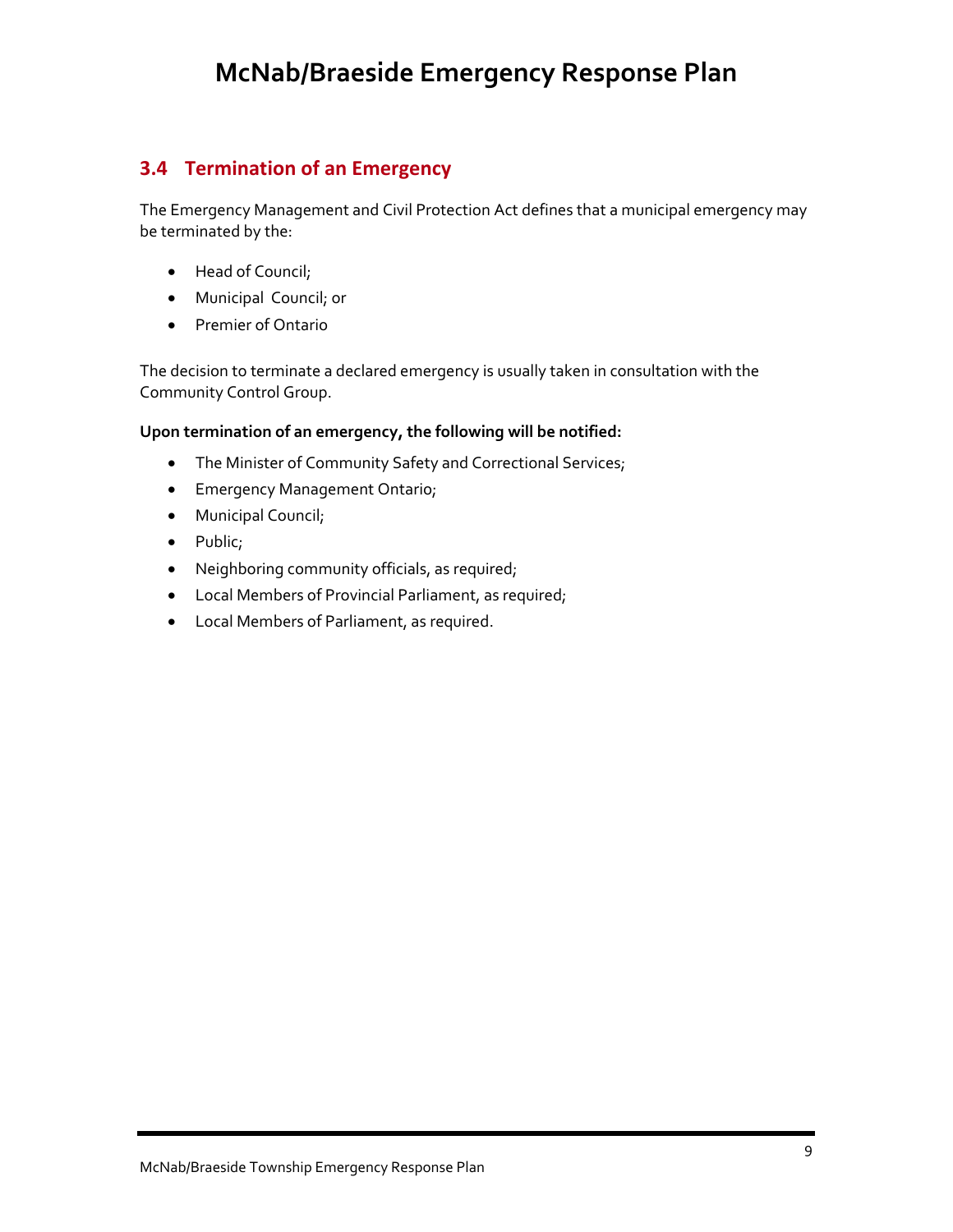### **3.5 Authority**

The **Emergency Management Act** (EMA) is the legal authority for this emergency response plan in Ontario.

#### **The EMA states that:**

*"The head of council of a municipality may declare that an emergency exists in the municipality or in any part thereof and may take such action and make such orders as he or she considers necessary and are not contrary to law to implement the emergency plan of the municipality and to protect property and the health, safety and welfare of the inhabitants of the emergency area."* 

As enabled by the *Emergency Management Act*, 2003, this emergency response plan and its' elements have been:

- Issued under the authority of *Township of McNab / Braeside*; and
- **Filed with Emergency Management Ontario and the Ministry of Public Safety and** Security.

### **a) EMA Definition of an Emergency**

The EMA defines an emergency as:

*"An emergency means a situation or an impending situation caused by the forces of nature, disease or other health risk, an accident, an intentional act or otherwise that constitutes a danger of major proportions to life or property."*

The Emergency Operations Centre (EOC) can be activated for any emergency for the purposes of managing an emergency, maintaining services to the community and supporting the emergency site.

### **b) Action Prior to Declaration**

When an emergency exists but has not yet been declared to exist, community employees may take such action(s) under this emergency response plan as may be required to protect property, health, safety, and the welfare of the Township of McNab/Braeside residents.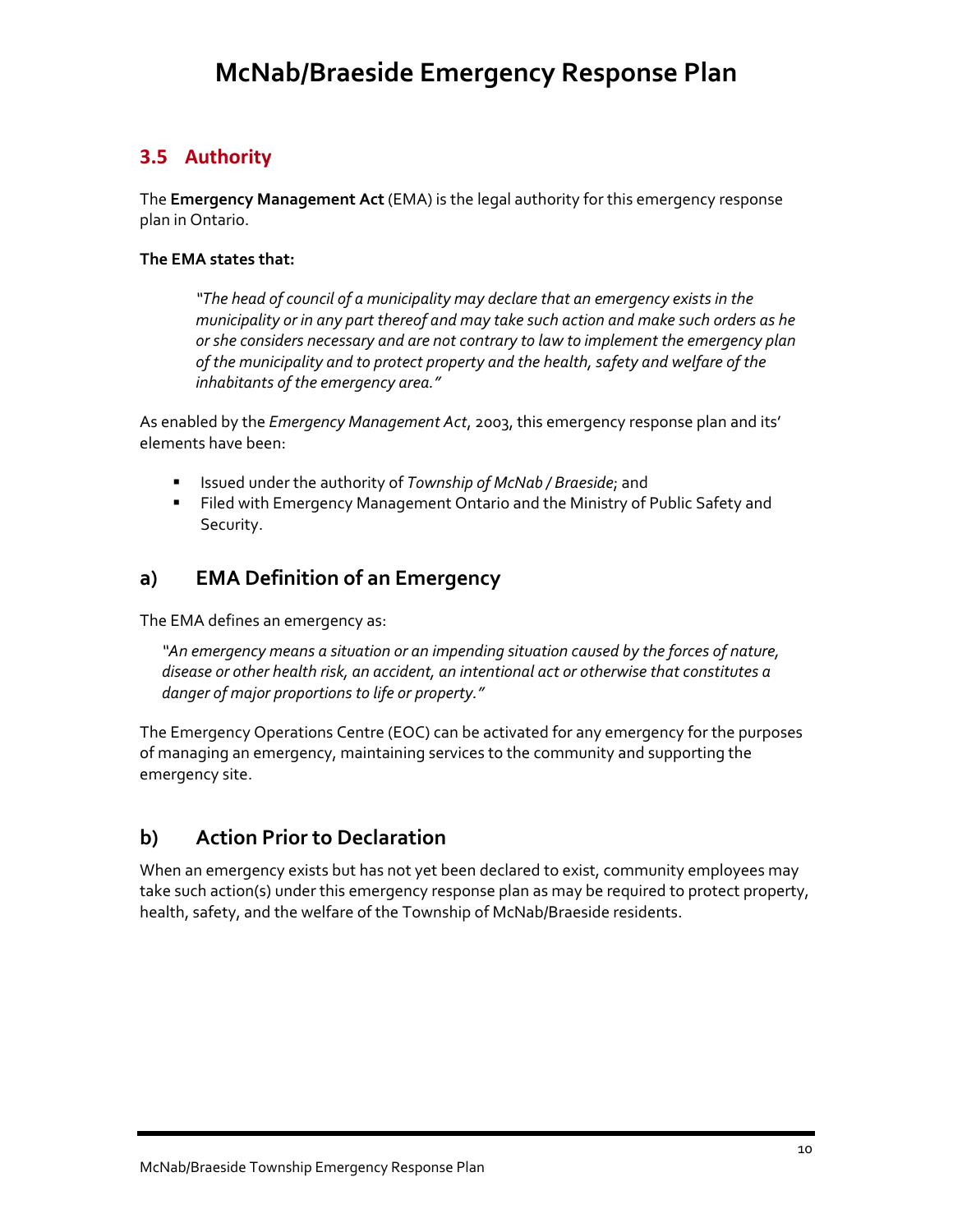### **4 EMERGENCY OPERATIONS AND PROCEDURES**

### **4.1 Emergency Operations Center (EOC)**

The Emergency Operations Centre is command central for the community's emergency response. The Emergency Operations Centre is equipped with meeting rooms, appropriate communications equipment, rest areas, washrooms, and appropriate areas for meals. The Emergency Operations Centre Staff includes the Community Control Group and the Emergency Operations Centre Support Staff.

The location of the McNab/Braeside Townships primary and alternate Emergency Operations Centre's are detailed in Annex B.

During the Notification Process, direction as to which location members of the Community Control Group shall report will be given.

Upon arrival at the EOC, each CCG member/alternate will:

- Sign in;
- Retrieve the designated Emergency Operations Centre Kit;
- Check telephone/communications devices;
- Open a personal log;
- Contact his/her own agency and obtain a status report;
- Participate in the initial briefing;
- Participate in planning initial response/decision making process;
- Pass CCG decisions on to member's agency/area(s) of responsibility;
- Continue participation in the EOC Operations Meetings;

Prior to leaving the EOC, each CCG member will:

- Conduct a hand over with the person relieving them including leaving the personal log.
- Sign out and write the location and contact information where they can be reached on the location board.

#### **4.1.1 Operating Cycle**

Once the initial response has been established the CCG will put routine procedures in place. Members of the CCG will gather at regular intervals to discuss actions taken and/or problems encountered.

The Chief Administrative Officer / Clerk will establish the times, frequency of meetings and agenda items. Meetings will be disciplined and kept as brief as possible; thus allowing members to carry out their individual responsibilities in a timely manner. The CAO's Assistant will maintain the status board and maps; which will be prominently displayed and kept up to date.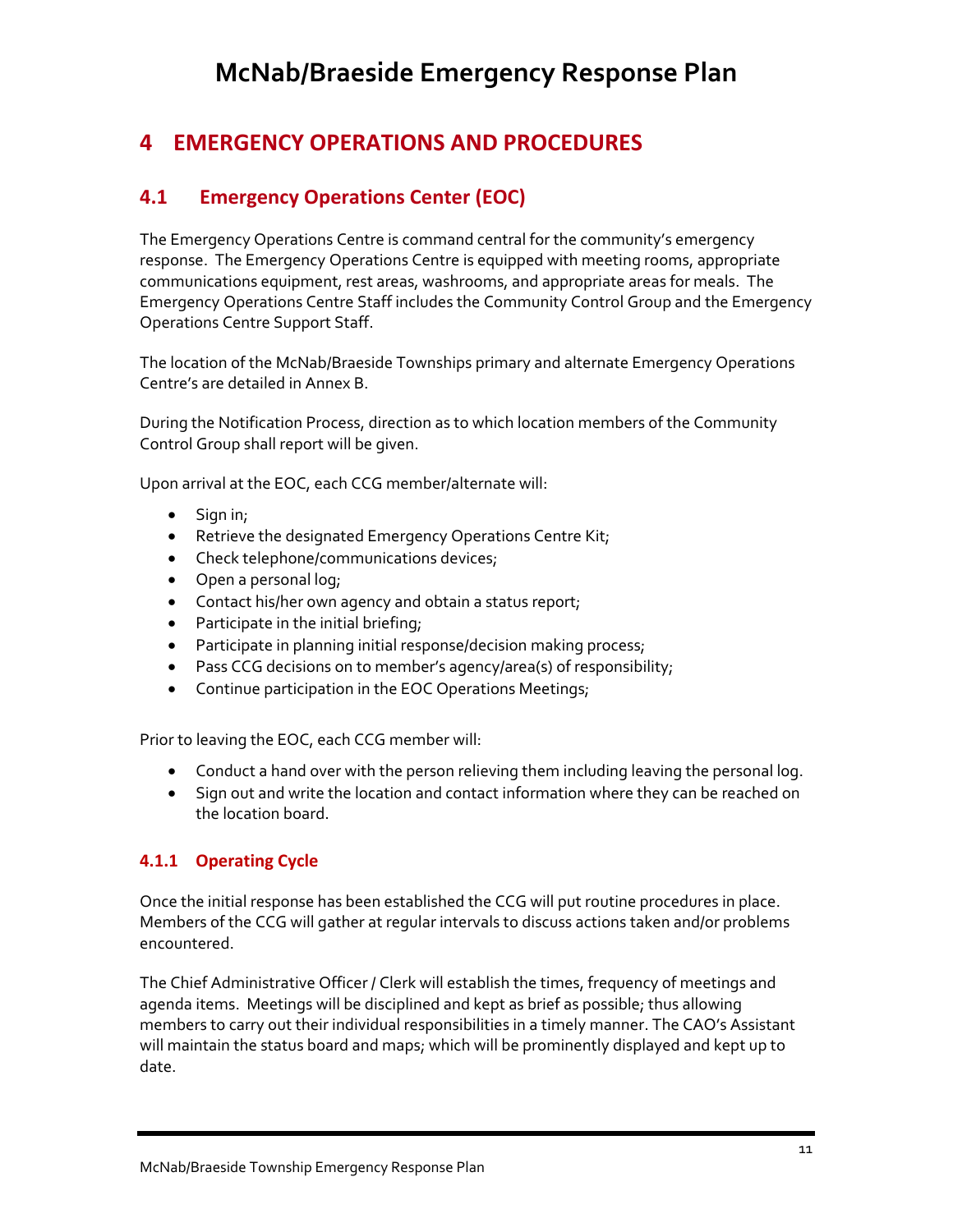### **4.2 Community Control Group (CCG)**

The Community Control Group is responsible for the directions and control of the overall emergency response and recovery activities for the municipality. The Community Control Group (CCG) assumes functions of Command, Operations, Planning, Logistics, and provides ongoing support to the site/incident command. The CCG does *not* direct or control the emergency response at the scene.

The Community Control Group ensures the provisions of essential services to minimize the impact of the emergency on the community and is responsible for the implementation of the McNab/Braeside Township Emergency Response Plan.



#### *Emergency Operations Organizational Chart*

#### **4.2.1 Community Control Group Membership**

The Community Control Group is made up of the following officials:

- Mayor of the Township of McNab / Braeside, or alternate;
- Chief Administrative Officer/Clerk, or alternate;
- Community Emergency Management Coordinator, or alternate;
- Ontario Provincial Police
- Fire Chief, or alternate;
- Operations Officer
- Public Works Director, or alternate;
- Health and Medical Services, or alternate
- Social Services Director, or alternate;
- Renfrew County Emergency Medical Services (EMS) Director, or alternate;
- Hydro One representative, or alternate, if required or available;
- Telecommunications Coordinator;
- Additional personnel called or added to the CCG may include:
	- o Emergency Management Ontario Representative;
	- o MNR Representative;
	- o Liaison staff from provincial ministries;
	- o Any other officials, experts or representatives from the public or private sector as deemed necessary by the CCG.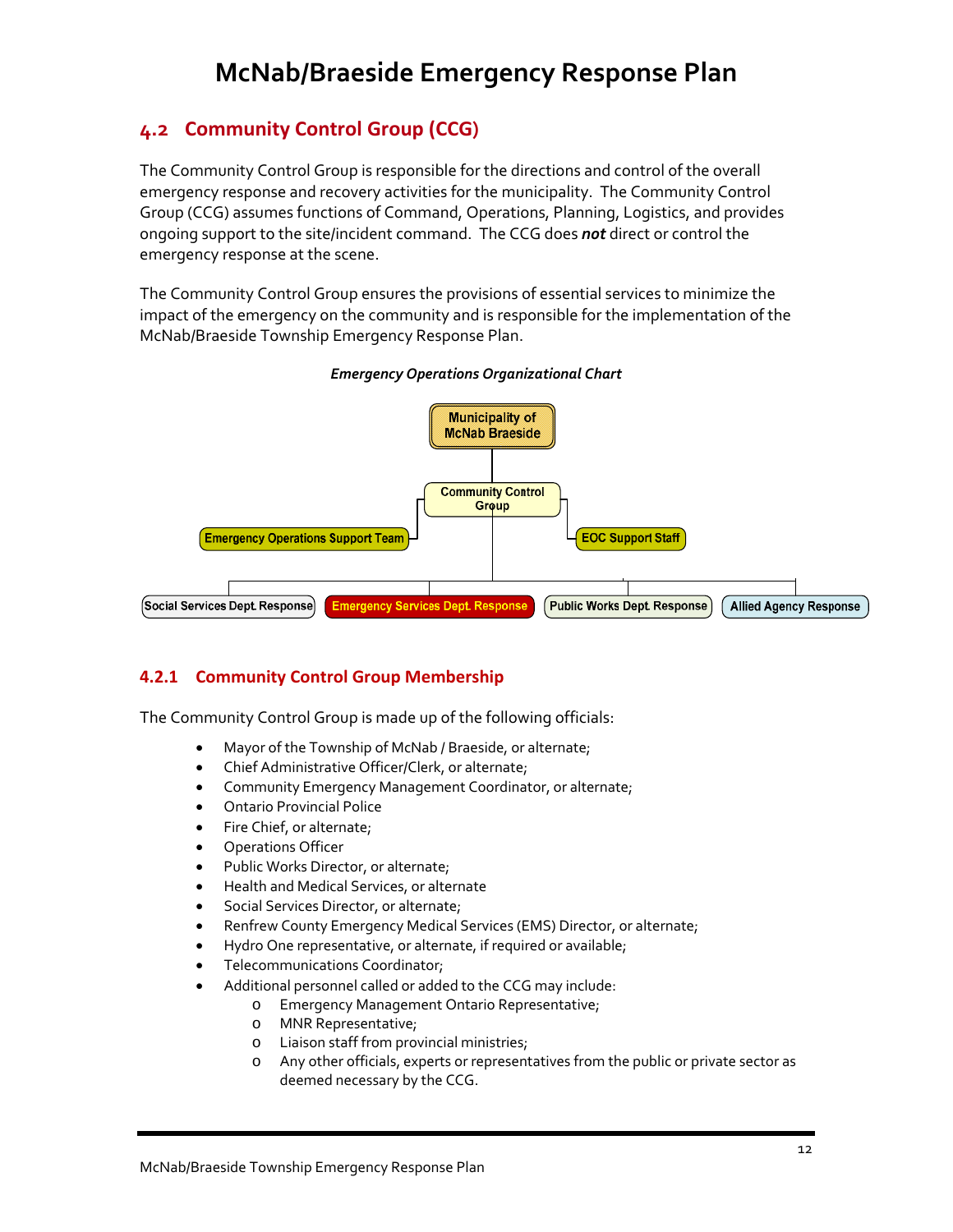The Community Control Group may function with only a limited number of persons depending on the nature of the emergency. While the CCG may not require the presence of all members, **all members are to be notified whenever the plan is activated**.

The Community Control Group may require the administrative assistance provided by the Emergency Operations Support Staff. The roles associated with this support may include:

- CAO's Administrative Assistant;
- Township Solicitor;
- Deputy Clerk/Treasurer;
- Human Resources Director;
- Telecommunications Coordinator;
- Emergency Information Coordinator;
- Other agencies;
- County Board of Education;
- Arnprior Hospital Administrator;
- Renfrew Hospital Administrator.

The role of the Emergency Support Staff includes assisting the CCG with the finance, administration, and advisory functions required to manage the emergency.

#### **Important:**

All members of the Community Control Group and Emergency Operations Support Staff are **required** to designate alternates to respond in the event that the primary member is unavailable. All responsibilities of the primary member extend to the alternate when acting in such capacity.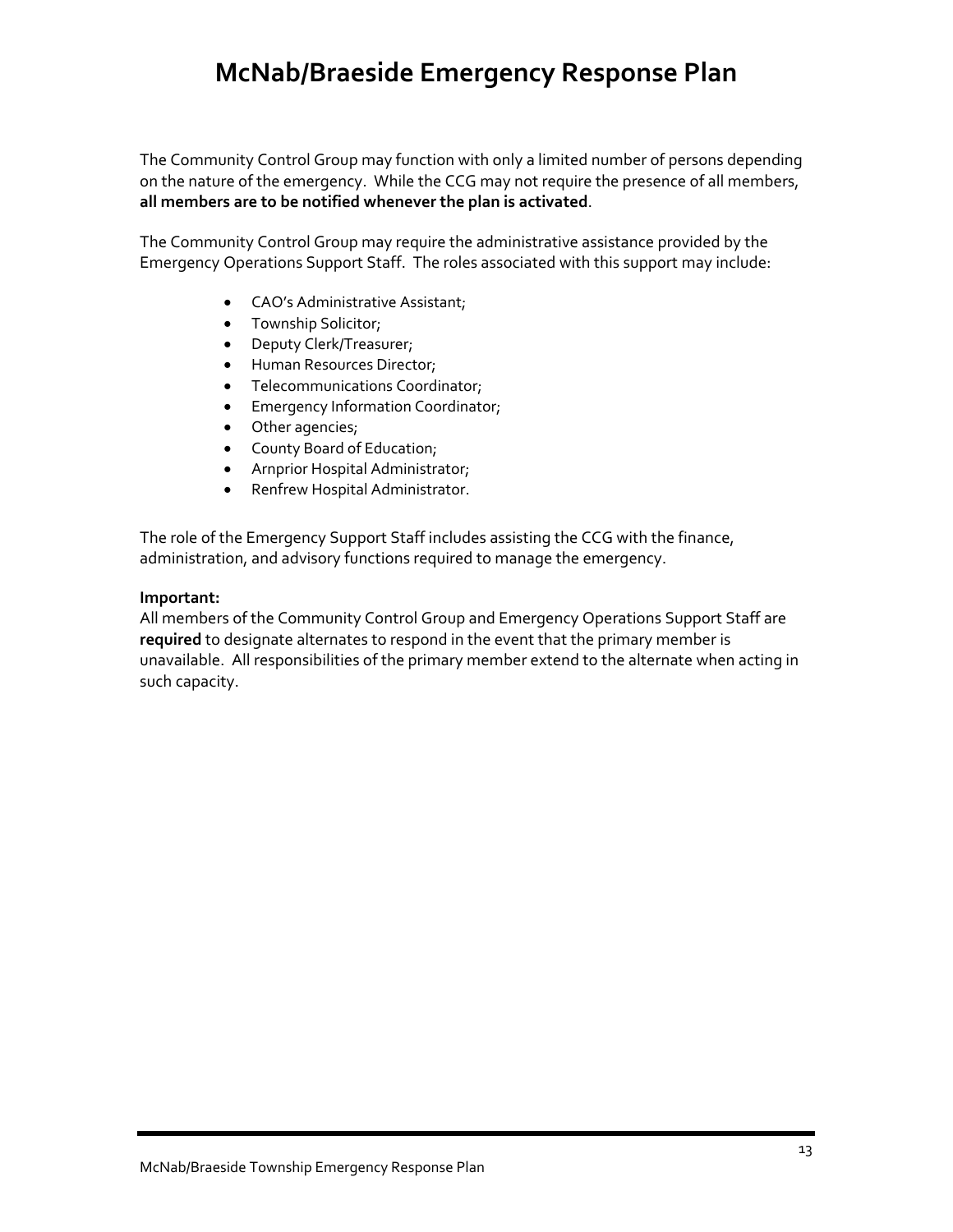#### **4.2.2 Collective Responsibilities of the Community Control Group (CCG)**

The members of the Community Control Group (CCG) are responsible, as a group, for the following actions and/or decisions:

- Implementation of the McNab/Braeside Emergency Response Plan, in whole, or in part, to respond to an impending, potential, or existing emergency;
- Determining if the location and composition of the CCG is appropriate;
- Providing Head of Council advice and information regarding the declaration and termination of an emergency;
- Providing Head of Council with advice regarding the need to designate all or part of the township as an emergency area;
- Notifying, requesting assistance from, and/or liaison with various levels of government;
- Ensuring that an Emergency Site Manager (**ESM**) is appointed;
- Ensuring the provision of essential resources, emergency services, agencies and equipment necessary to mitigate the effects of an emergency;
- Arranging for additional services and equipment from local agencies not under community control if required (i.e. private contractors, industry, volunteer agencies, service clubs);
- Coordinating and directing resources and services necessary to mitigate the effects of the emergency;
- Ensuring any and all actions necessary to mitigate the effects of the emergency are taken, provided they are not contrary to law;
- Discontinuing utilities or services provided by public or private companies, i.e. hydro, gas;
- Ordering, coordinating, and/or overseeing the evacuation of inhabitants considered to be in danger;
- Determining if additional transport is required for evacuation or transport of persons and/or supplies;
- Ensuring that pertinent information regarding the emergency is promptly forwarded to the Emergency Information Coordinator and Citizen Inquiry Supervisor, for dissemination to the media and public;
- Authorizing expenditure of money required dealing with the emergency;
- Maintaining a log outlining decisions made and actions taken, and submitting a summary of the log to the Chief Administrative Officer / Clerk within one week of the termination of the emergency, as required;
- Notifying the service, agency or group under their direction, of the termination of the emergency;
- Participating in the debriefing following the emergency.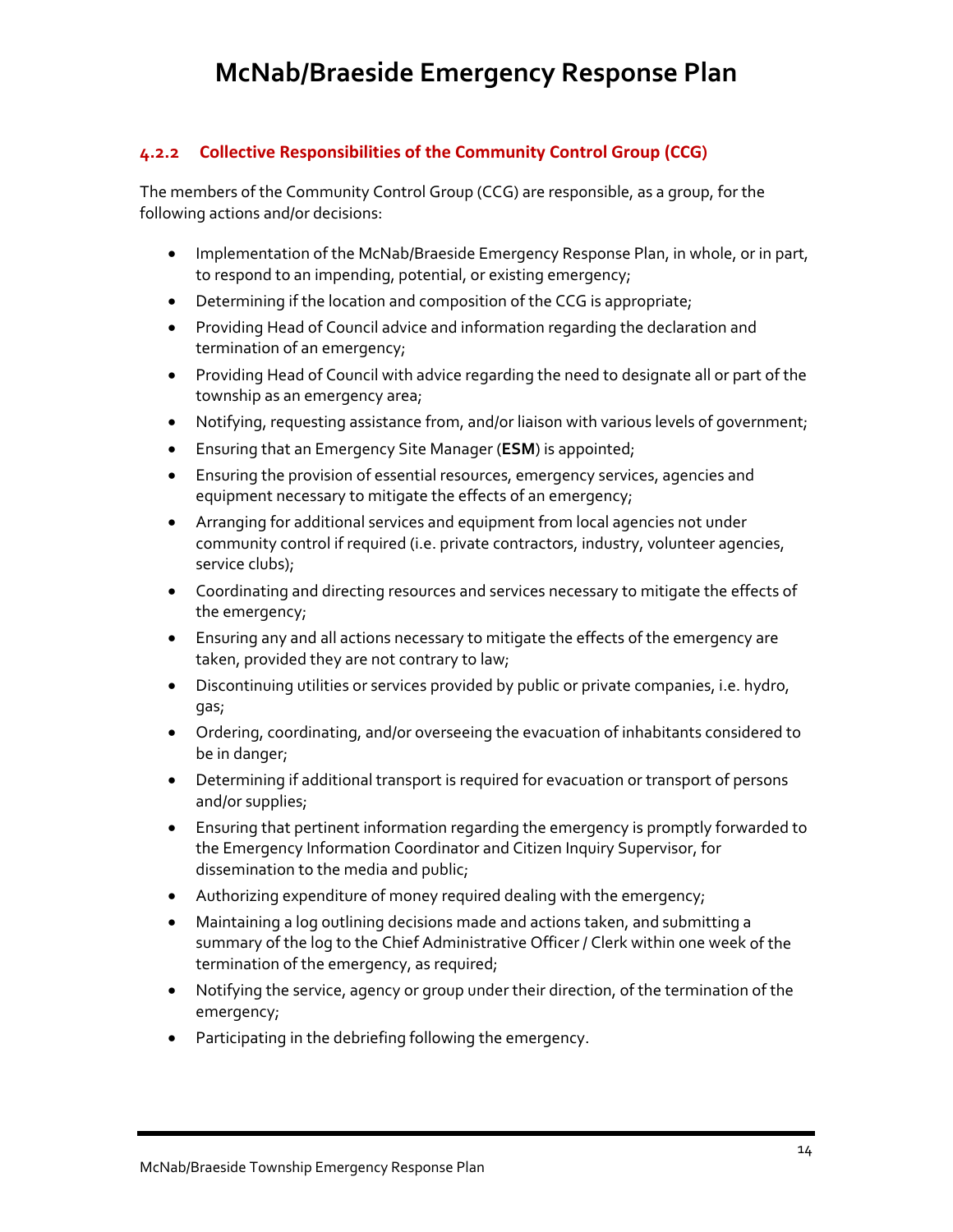### **4.3 Professional Relationships**

#### **4.3.1 Relationship between Community Control Group and Emergency Site Manager (ESM)**

Depending on the nature of the emergency the Emergency Site Manager (ESM) from the appropriate organization (Police, Fire, EMS, Public Works, etc.) will be assigned. Once the Site Manager has been assigned, the Community Control Group's relationship with the Emergency Site Manager is to provide support (i.e. supplies, equipment, staff, etc.) as required.

#### **4.3.2 Relationship between the Emergency Site Manager (ESM) and control structures of emergency responders**

The senior representatives for each emergency responder (Police, Fire, EMS, Public Works, etc.) at the site will consult with the Emergency Site Manager, so as to offer assistance and help coordinate an effective response. Regular briefings will be held at the site and will be chaired by the Emergency Site Manager, so as to establish the manner and process for the emergency.

### **4.4 Activation of the Emergency Response Plan**

The activation of the Community Emergency Response Plan will result in the McNab/Braeside Township's Community Control Group (CCG) convening in the designated Emergency Operations Centre. Any member of the Community Control Group, or Head of Council, may request that the plan be activated. The request will be made to the Chief Administrative Officer (CAO) or the Community Emergency Management Coordinator. Only the CAO and the CEMC have the authority to activate the Emergency Response Plan; activation of the plan is not dependent on, nor synonymous with an "official" emergency declaration by the Head of Council. Activation of the plan includes:

- Notification of the Community Control Group and Emergency Operations Centre Support Staff;
- Determination of the appropriate Emergency Operations Centre;
- Set up of the Emergency Operations Centre;
- Any other actions required to implement the plan;

The Emergency Response Plan may be implemented in whole, or in part, based on conditions at the emergency site(s) or severity of the situation.

**Note**: It is not necessary to declare an emergency to activate the Emergency Response Plan.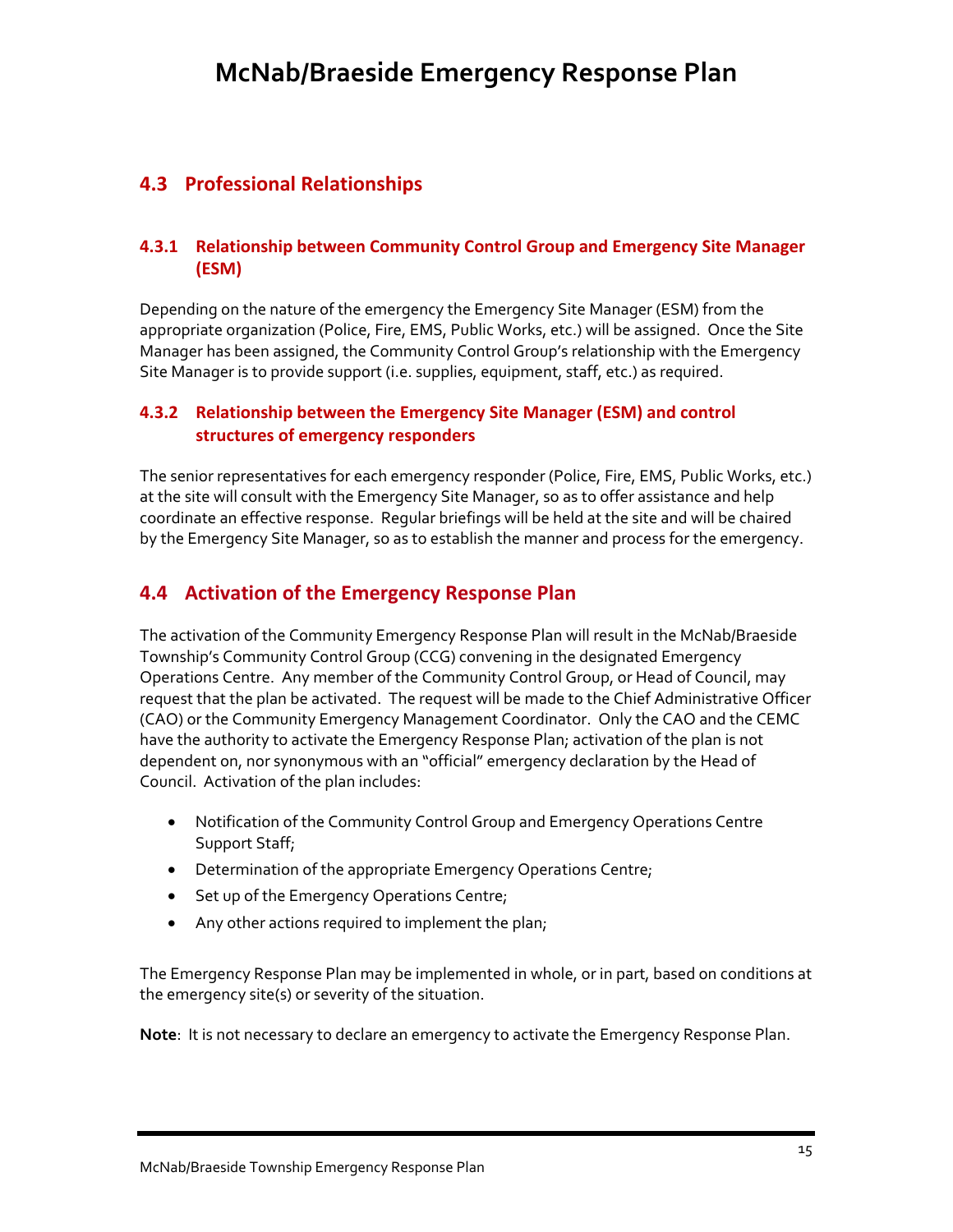### **4.5 Emergency Notification Procedure**

Upon activation of the Emergency Response Plan, the Chief Administrative Officer will contact the Community Emergency Management Coordinator (unless the CEMC initiated the activation of the Emergency Response Plan). The Community Emergency Management Coordinator is responsible for notifying members of the Community Control Group and Emergency Operations Support Staff that the Emergency Response Plan has been activated and will provide all pertinent details (i.e. time, date, and place for the CCG to meet) as part of the notification procedure. A record of notification, including names, dates and times will be kept.

If primary CCG members and or Support Staff cannot be reached, or do not respond to this initial contact, their alternate(s) will be contacted.

*(An example of the recommended notification format is included in Annex A)*

Once a CCG member has been notified, if deemed appropriate, the individual CCG members may initiate their own internal notification procedures of their staff and volunteer organizations.

Contact phone numbers and addresses of the CCG members (and their alternates) are contained in **Annex A**.

### **4.6 Emergency Telecommunications Plan**

Upon implementation of the Emergency Response Plan, it will be important to ensure that communications are established between the emergency site and the EOC. Also, communications may be required at various locations including evacuation centers, hospitals, and other key responding agencies.

The Emergency Telecommunications Coordinator is part of the initial Emergency Notification Procedure who in turn will call upon his contacts for further communications support, as required.

The Emergency Telecommunications Office is located in the office adjacent to the EOC. It is equipped with portable hand radios, two-way radio with the necessary channels to communicate with police, fire, EMS and the Ontario Fire Marshall.

Communications between the EOC and the other responding agencies will be with the support of a runner. All messages are to be written on the Amateur Radio Message Forms and logged.

Should the Township of McNab/Braeside lose all telephone communications, pre‐arranged communications could be obtained from the local amateur radio group; which will act as relay to the EOC and emergency site.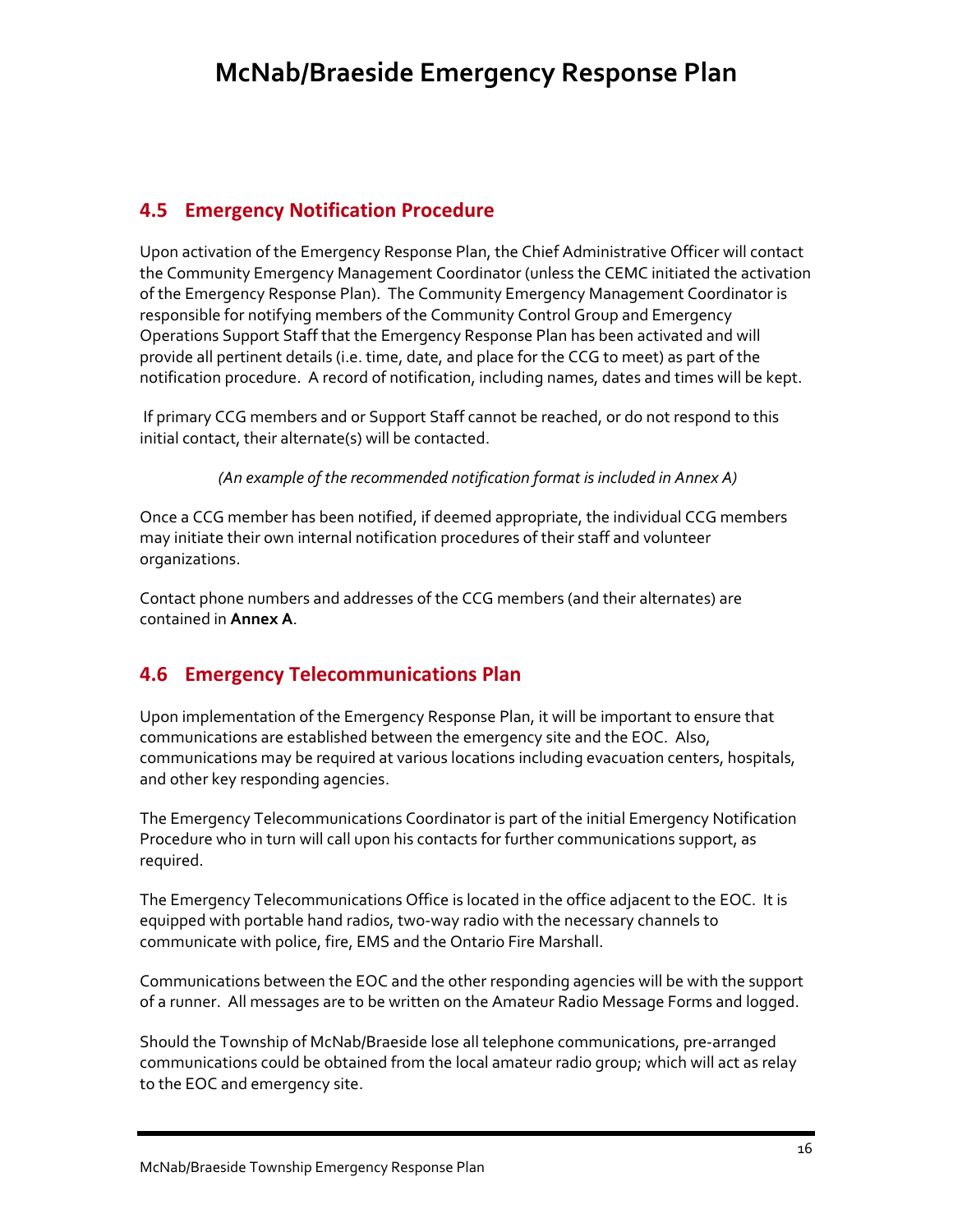### **5 ROLES AND RESPONSIBILITIES**

### **5.1 Community Control Group**

#### **5.1.1 Head of Council, or designate**

Responsible for:

- Providing overall leadership in responding to an emergency;
- Declaring an emergency within the designated area;
- Declaring the emergency has terminated (Note: Council may also terminate the emergency);
- Notifying the Emergency Management Ontario, Ministry of Public Safety and Security of the declaration of the emergency, and termination of the emergency;
- Ensuring Members of Council are advised of the declaration and termination of an emergency; and are kept informed of the emergency situation;
- Authorizes release of official statements to the media and general public.

### **5.1.2 Chief Administrative Officer/Clerk**

- Chairing the CCG;
- Ensuring liaison with police regarding security arrangements for the EOC;
- Advising the Mayor on policies and procedures, as appropriate;
- Approving, in conjunction with Head of Council, major announcements and media releases prepared by the Emergency Information Coordinator, in consultation with the CCG;
- Ensuring a communication link is established between the CCG and the Emergency Site Manager (ESM);
- Calling out additional township staff to provide assistance, as required;
- Upon direction by Head of Council, ensuring Council Members are advised of the declaration and termination of the emergency;
- Upon direction by the Mayor, arranging special meetings of Council (as required), and advising Members of Council of the time, date, and location of the meetings.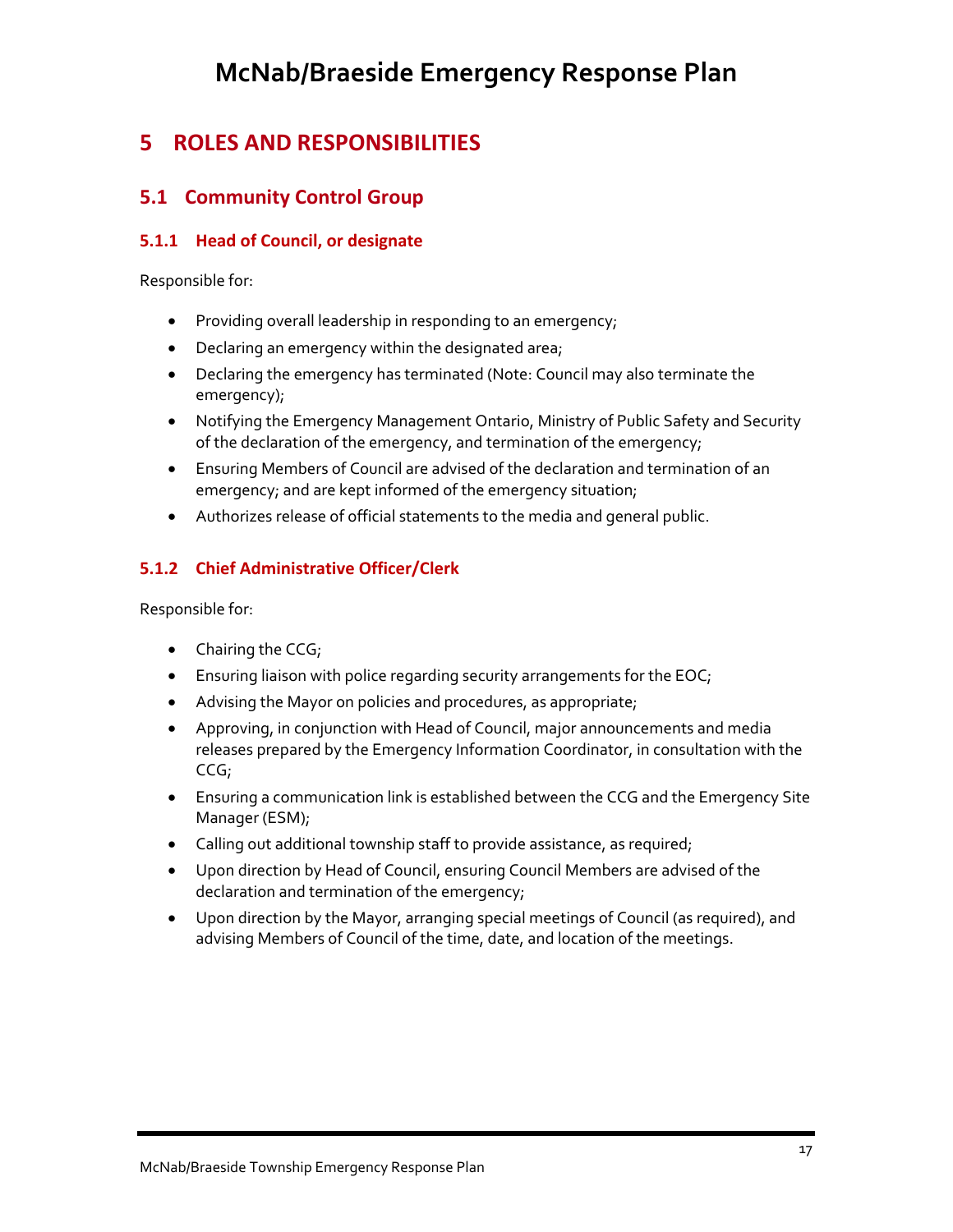#### **5.1.3 Emergency Management Coordinator or Alternate**

Responsible for:

- Activating and arranging the Emergency Operations Centre;
- Ensuring security is in place for the EOC and registration of CCG members;
- Ensuring all members of the CCG have necessary plans, resources, supplies, maps, and equipment;
- Providing advice and clarifications about the implementation details of the Emergency Response Plan;
- Supervising the Telecommunications Coordinator;
- Ensuring liaison with community support agencies (e.g. St. John Ambulance, Canadian Red Cross);
- Ensuring the operating cycle is met by the CCG and related documentation is maintained and kept for future reference;
- Addressing any action items that may result from the activation of the Emergency Response Plan and keep CCG informed of implementation needs;
- Maintaining the records and logs for the purpose of debriefs and post-emergency reporting that will be prepared.

#### **5.1.4 Fire Chief, or Designate**

- Activating the emergency notification system through the CEMC or Alternate;
- Providing the CCG with information and advice on firefighting and rescue matters;
- Depending on the nature of the emergency, assign an Emergency Site Manager and inform the CCG;
- Establishing an ongoing communications link with the senior fire official at the scene of the emergency;
- Informing the Renfrew County Mutual Aid Fire Coordinator and/or initiating mutual aid arrangements for the provision of additional firefighters and equipment, if needed;
- Determining if additional or special equipment is needed and recommending possible sources of supply (e.g. breathing apparatus, protective clothing, etc);
- Providing assistance to other community departments and agencies and being prepared to take charge of or contribute to non‐fire fighting operations if necessary (e.g. rescue, first aid, casualty collection, evacuation, etc);
- Provide a mobile command post for use by, or as directed by, the onsite coordinator.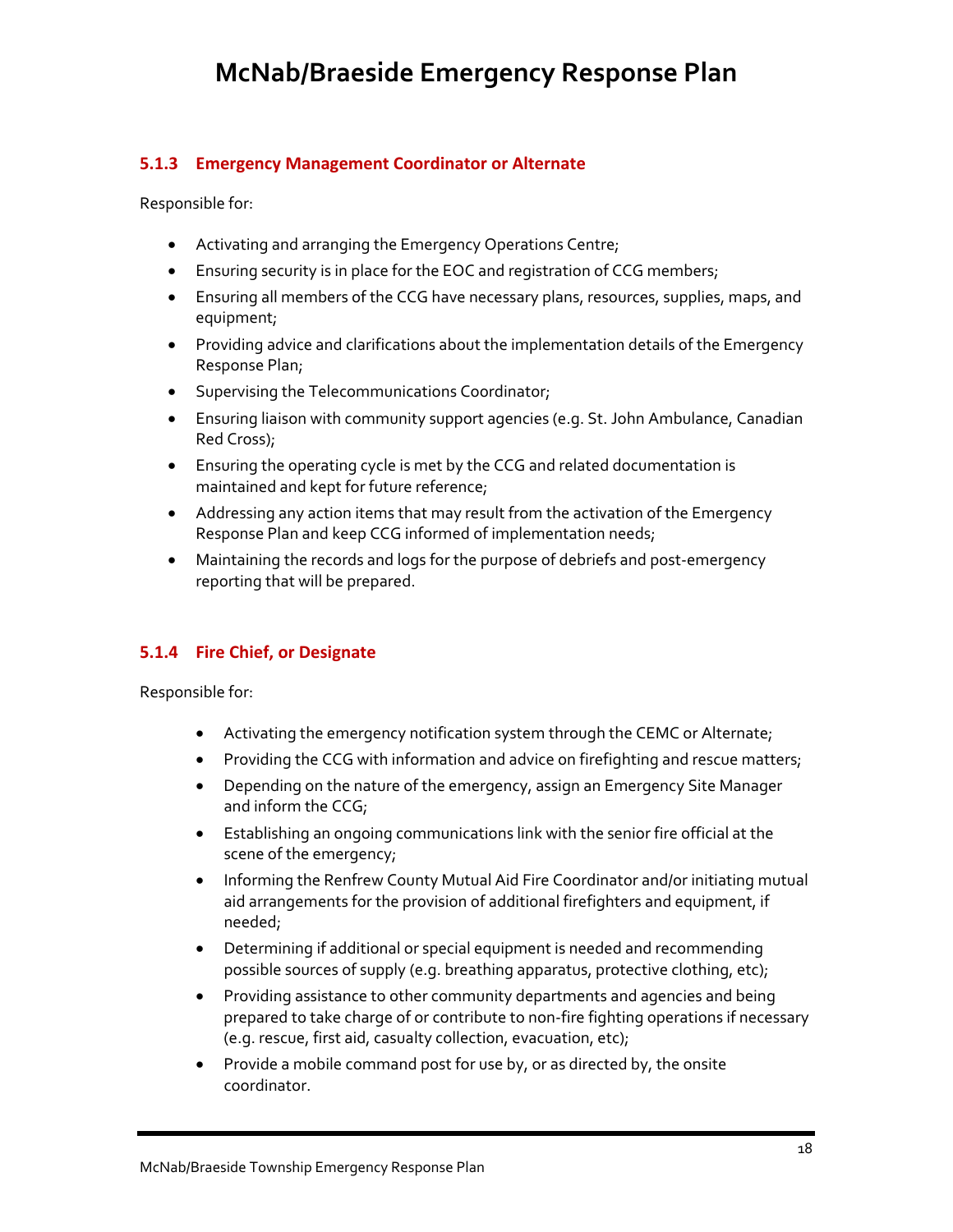#### **5.1.5 Ontario Provincial Police**

- Providing Head of Council or Designate, and members of the CCG with information and advice on law enforcement matters;
- Notifying necessary emergency and community services, as required;
- Establishing a site command post with communications to the EOC;
- Depending on the nature of the emergency, Provide Emergency Site Manager and inform the CCG;
- Establishing an ongoing communications link with the senior police official at the scene of the emergency;
- Control and, if necessary, disperse crowds within the emergency area;
- Establishing the inner perimeter within the emergency area;
- Establishing the outer perimeter in the vicinity of the emergency to facilitate the movement of emergency vehicles and restrict access to all but essential emergency personnel;
- Providing traffic control staff to facilitate the movement of emergency vehicles;
- Alerting persons endangered by the emergency, coordinating and conducting evacuation procedures;
- Ensuring liaison with the Social Services Officer;
- Ensuring the protection of life and property and the provision of law and order;
- Providing police service in EOC, evacuee centre's, morgues, and other facilities, as required;
- Notifying the coroner of fatalities;
- Ensuring liaison with other community, provincial and federal police agencies, as required;
- Arrange for additional police assistance if required.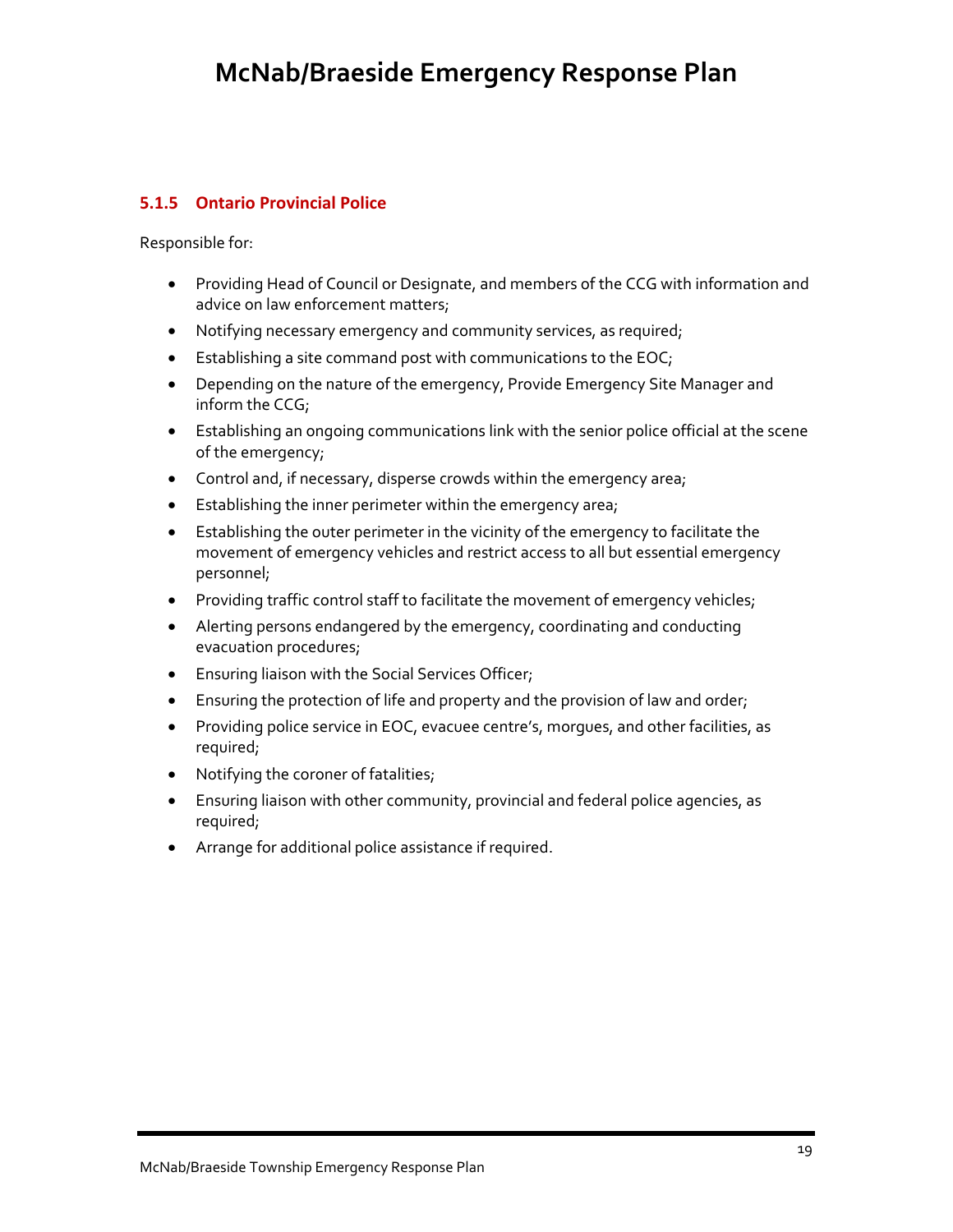#### **5.1.6 Public Works Director**

- Providing the CCG with information and advice on engineering and public works matters;
- Depending on the nature of the emergency, assign the Emergency Site Manager and inform the CCG;
- Establishing an ongoing communications link with the senior public works official at the scene of the emergency;
- Ensuring liaison with the public works representative from the neighboring community(s) to ensure a coordinated response;
- Ensuring provision of engineering assistance;
- Ensuring construction, maintenance and repair of township roads;
- Providing equipment for emergency pumping operations;
- Ensuring liaison with the fire chief concerning emergency water supplies for firefighting purposes;
- Providing emergency potable water, supplies, and sanitation facilities consistent with the requirements of the Medical Officer of Health;
- Discontinuing any public works service to any resident, as required, and restoring these services when appropriate;
- Ensuring liaison with public utilities to disconnect any service representing a hazard and/or to arrange for the provision of alternate services or functions;
- Providing public works vehicles and equipment as required by any other emergency services;
- Ensuring liaison with the conservation authority regarding flood control, conservation and environmental matters and being prepared to take preventative action;
- Co-ordinates commercial and private passenger transportation for evacuation purposes.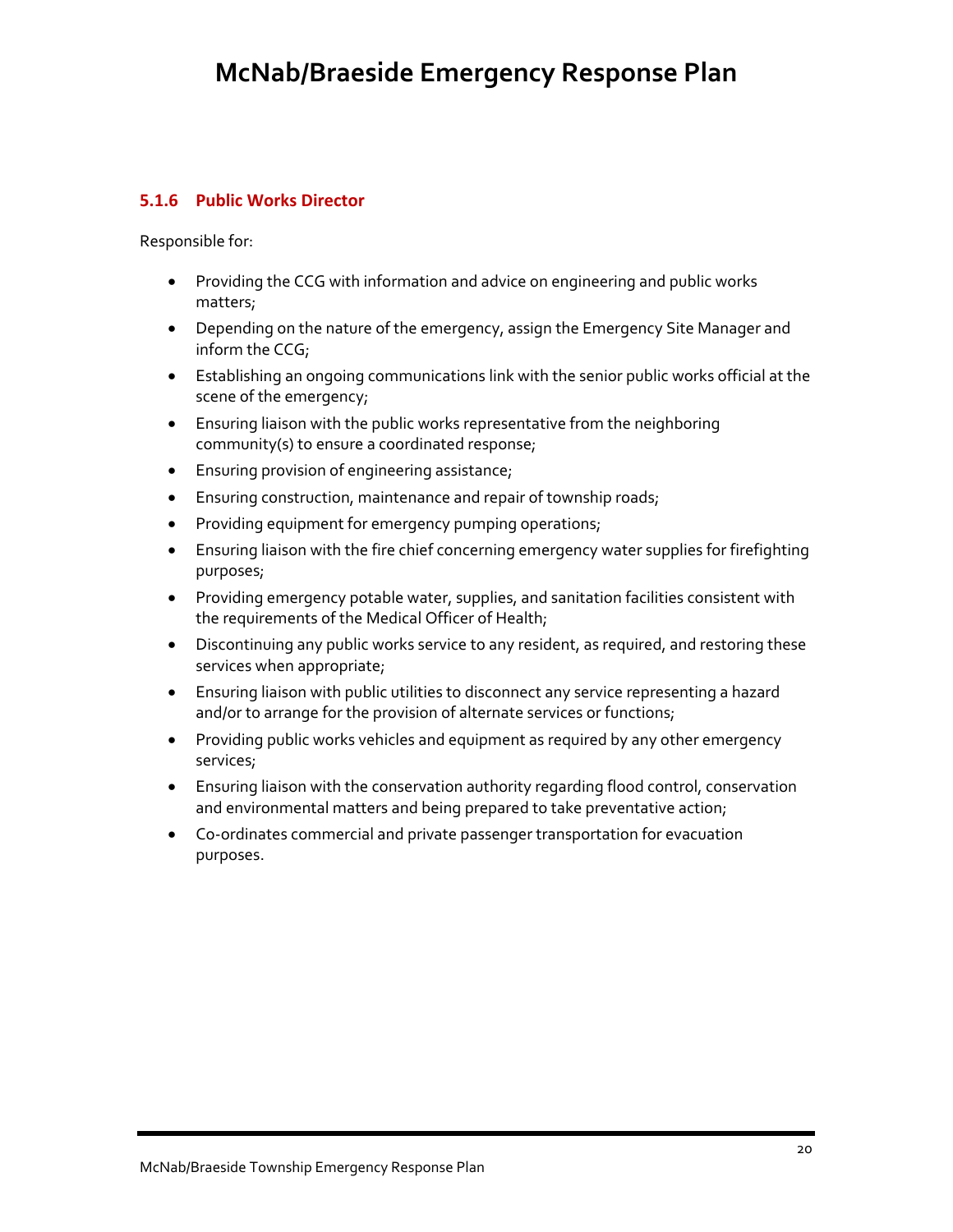### **5.1.7 Health and Medical Services**

- Acting as a coordinating link for all emergency health services at the CCG;
- Ensuring liaison with the Ontario Ministry of Health and Long Term Care, Public Health Branch;
- Depending on the nature of the emergency, assign the Emergency Site Manager and inform the CCG;
- Establishing an ongoing communications link with the senior health official at the scene of the emergency;
- Ensuring regular communications with the Medical Officer of Health;
- Providing advice on any matters, which may adversely affect public health;
- Providing authoritative instructions on health and safety matters to the public through the Emergency Information Coordinator;
- Coordinating the response to disease related emergencies or anticipated emergencies such as epidemics, according to Ministry of Health and Long Term Care policies;
- Ensuring coordination of care of bed‐ridden citizens and invalids at home and in evacuee centers during an emergency;
- Ensuring liaison with voluntary and private agencies, as required, for augmenting and coordinating public health resources;
- Ensuring coordination of all efforts to prevent and control the spread of disease during an emergency;
- Notifying the Public Works Representative regarding the need for potable water supplies and sanitation facilities;
- Ensuring liaison with Social Services Representative on areas of mutual concern regarding health services in evacuee centers;
- Ensuring liaison with local hospitals.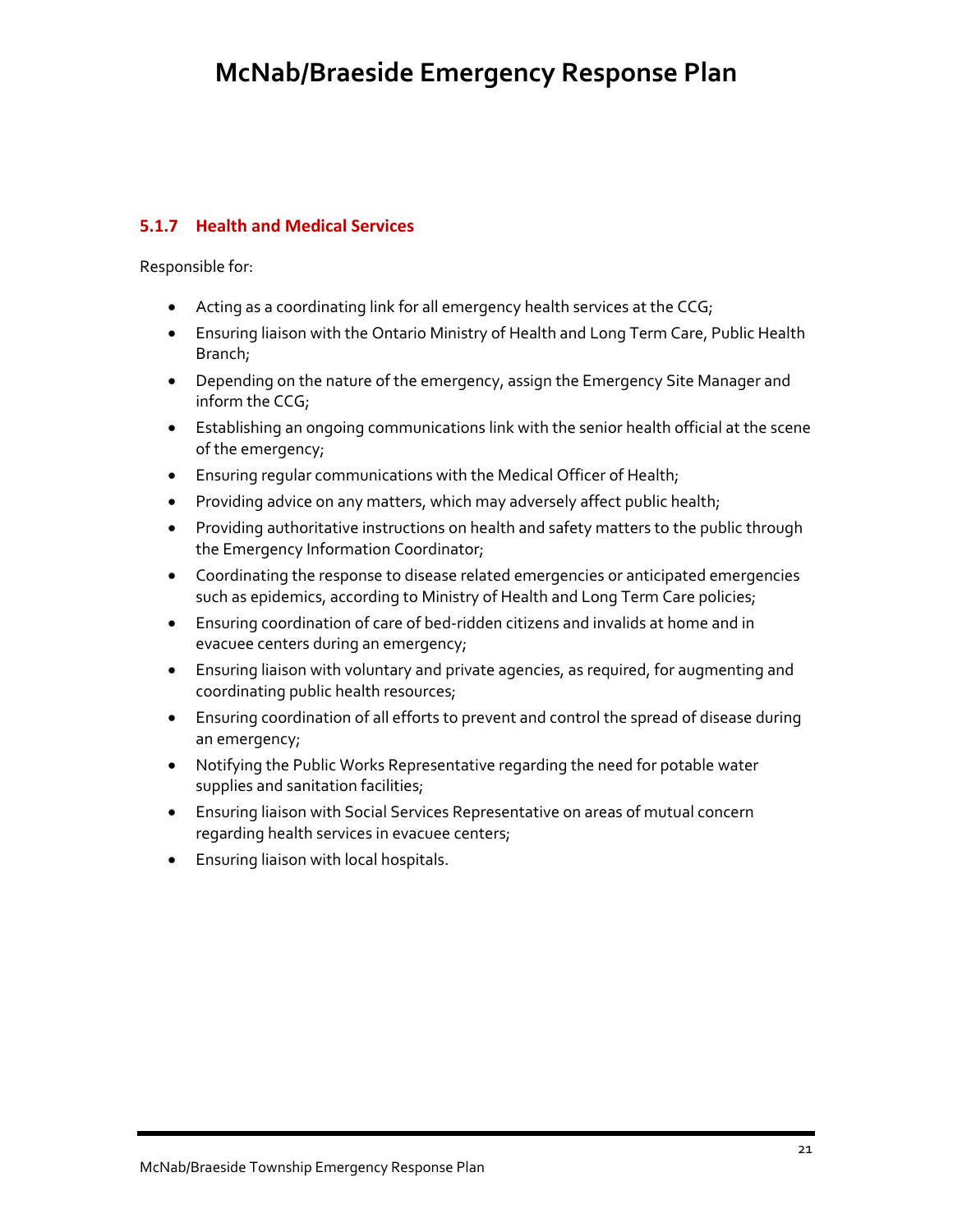#### **5.1.8 Social Services Director**

Responsible for:

- Ensuring the well-being of residents who have been displaced from their homes by arranging emergency lodging, clothing, feeding, registration and inquiries and personal services;
- Supervising the opening and operation of temporary and/or long‐term evacuee centers, and ensuring they are adequately staffed;
- Ensuring liaison with the OPP representative with respect to the pre‐designation of evacuee centers which can be opened on short notice;
- Liaison with the Health and Medical Services representative on areas of mutual concern regarding operations in evacuee centers;
- Ensuring that a representative of the Renfrew County Board of Education and/or Separate School Board is/are notified when facilities are required as evacuee reception centers, and that staff and volunteers utilizing the school facilities take direction from the Board representative(s) with respect to their maintenance, use and operation;
- Ensuring liaison with Harvey House and Autumn Leaves Home as required;
- Making arrangements for meals for the staff/volunteers at the EOC and the Site.

#### **5.1.9 Emergency Medical Services (EMS) Director**

- Ensuring emergency medical services at the emergency site;
- Depending on the nature of the emergency, assign the Site Manager and inform the CCG;
- Establishing an ongoing communications link with the senior EMS official at the scene of the emergency;
- Obtaining EMS from other municipalities for support, if required;
- Ensuring triage at the site;
- Advising the CCG if other means of transportation is required for large scale response;
- Activating Air Ambulance Services;
- Requesting Emergency Support Unit if required;
- Ensuring liaison with the receiving hospitals;
- Ensuring liaison with the Medical Officer of Health, as required.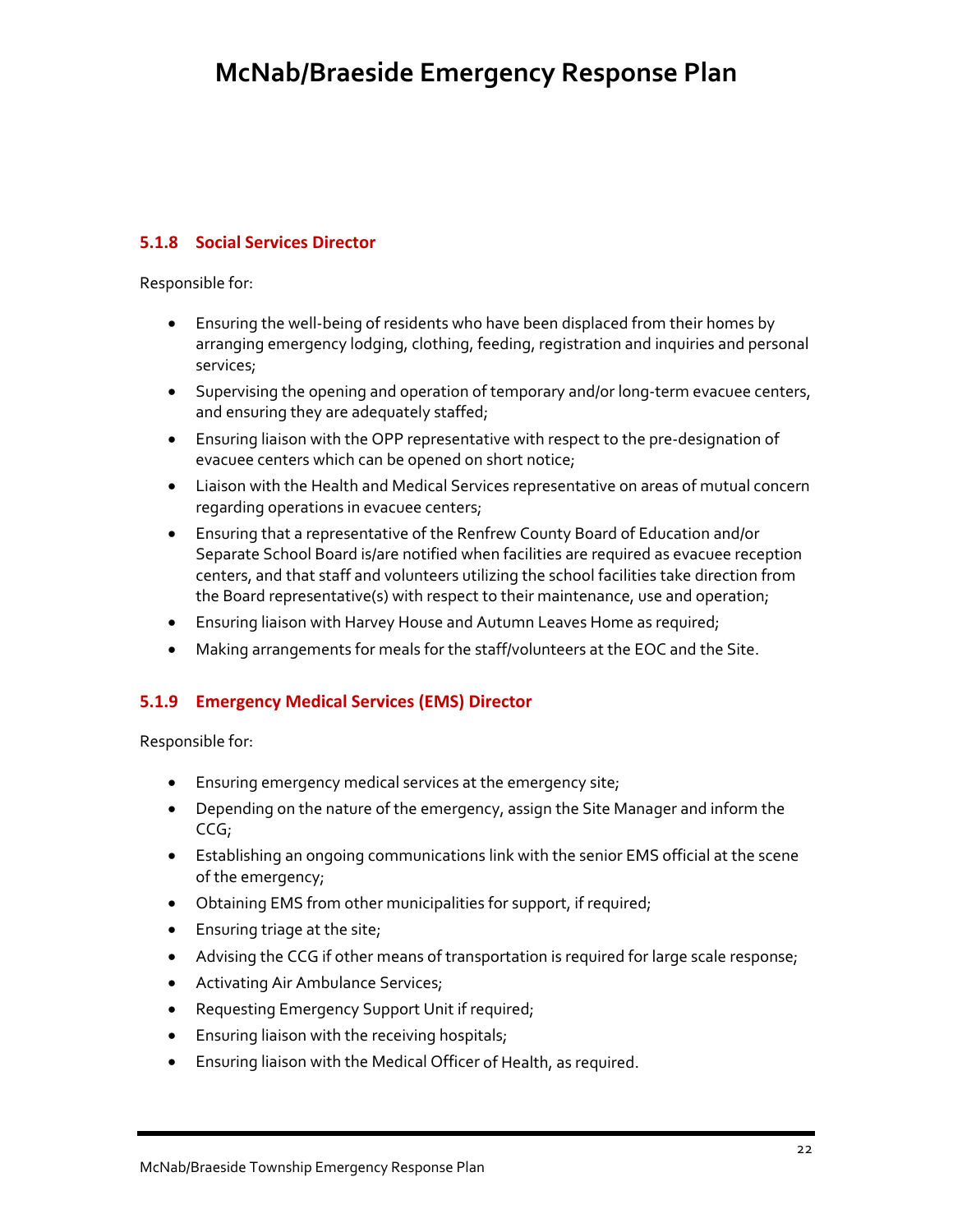#### **5.1.10 Utility Representative – Hydro One**

Responsible for:

- Monitoring the status of power outages and customers without services;
- Providing updates on power outages, as required;
- Ensuring liaison with the public works representative;
- May provide assistance with accessing generators for essential services, or other temporary power measures.

### 5.2 Support and Advisory Staff

### **5.2.1 CAO's Administrative Assistant(s**)

Responsible for:

- Assisting the Chief Administrative Officer / Clerk, as required;
- Ensuring all important decisions made and actions taken by the CCG are recorded;
- Ensuring maps and status boards are kept up to date;
- Provide a process for registering CCG members and maintaining a CCG member list;
- Notifying the required support and advisory staff of the emergency, and the location of the Emergency Operations Centre;
- Initiating the opening, operation and staffing of switchboard at the community offices, as the situation dictates, and ensuring operators are informed of CCG members' telephone numbers in the EOC;
- Assuming the responsibilities of the Citizen Inquiry Supervisor;
- Arranging for printing of material, as required;
- Coordinating the provision of clerical staff to assist in the Emergency Operations Centre, as required;
- Procuring staff to assist, as required.

#### **5.2.2 Township Solicitor**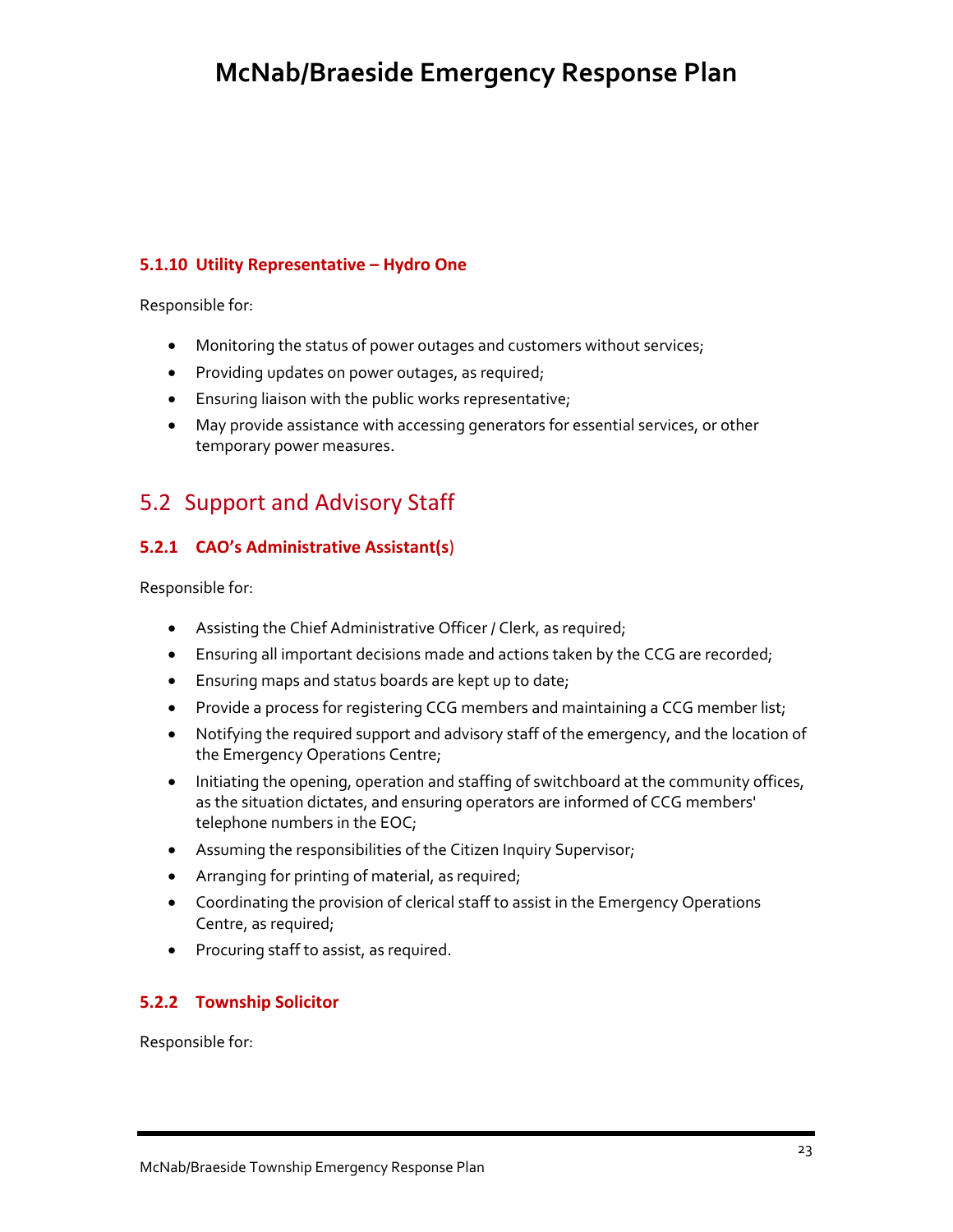• Providing advice to members of the Community Control Group on matters of a legal nature; as they may apply to the actions of the Township of McNab/Braeside in its response to the emergency.

#### **5.2.3 Deputy Clerk / Treasurer**

Responsible for:

- Providing information and advice on financial matters as they relate to the emergency;
- Ensuring liaison, if necessary, with the Treasurers/Directors of Finance of neighboring communities;
- Ensuring records of expenses are maintained for future claim purposes;
- Ensuring the prompt payment and settlement of all the legitimate invoices and claims incurred during an emergency;
- Assisting the CAO/Clerk as required.

#### **5.2.4 Human Resources Director**

- Coordinating and processing requests for human resources;
- Coordinating offers of, and appeals for, volunteers with the support of the CCG;
- Selecting the most appropriate site(s) for the registration of human resources;
- Ensuring records of human resources and administrative detail, that may involve financial liability, are completed;
- Ensuring that a Volunteer Registration Form is completed, when volunteers are involved and a copy of the form is retained for township records;
- Ensuring identification cards are issued to volunteers and temporary employees, where practical;
- Arranging for transportation of human resources to and from site(s);
- Obtaining assistance, if necessary, from Human Resources Development Canada, as well as other government departments, public and private agencies and volunteer groups.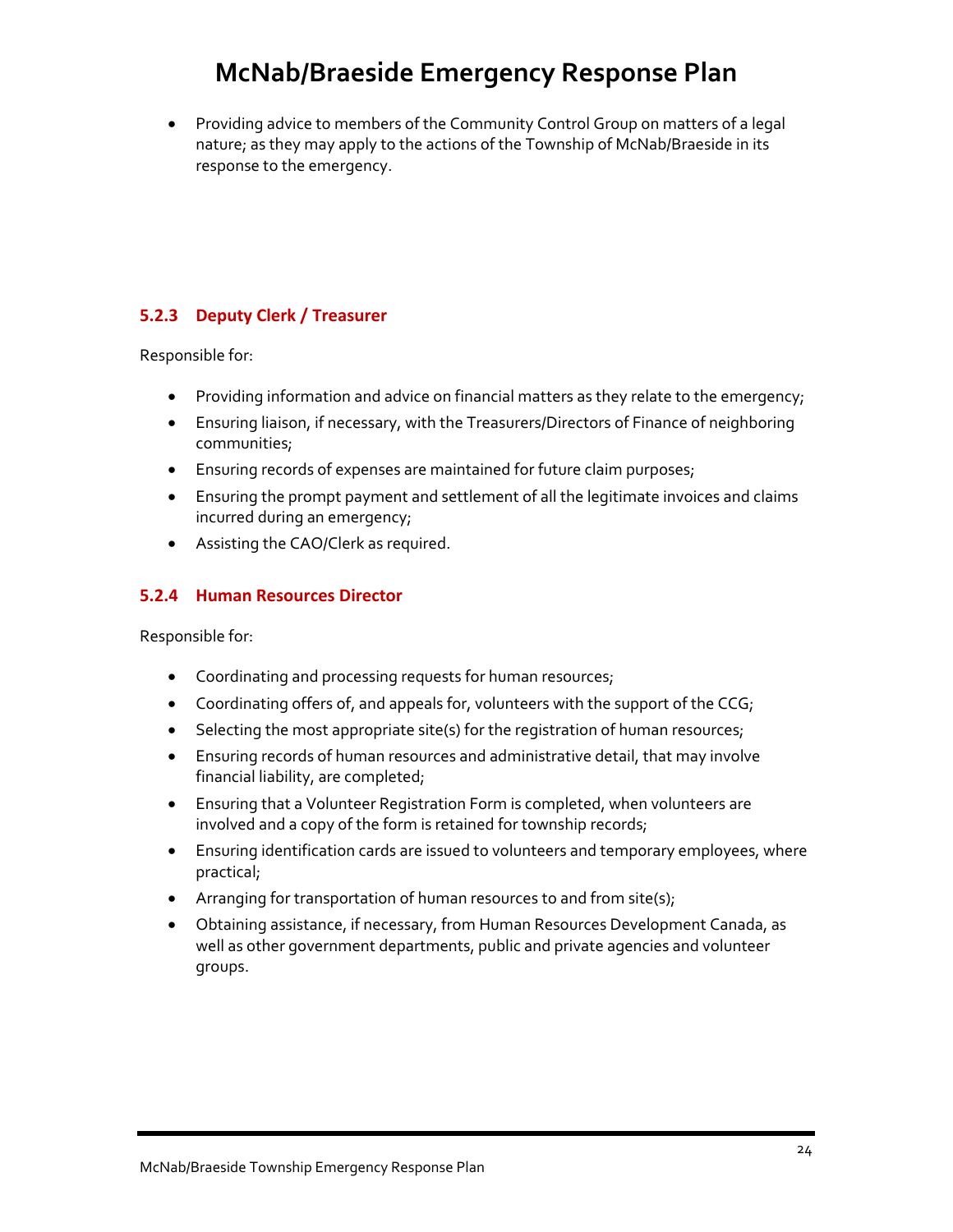### **5.2.5 Operations Officer**

Responsible for:

- Activation of the Emergency Operations Centre (EOC);
- Provides direction to the EOC staff and ensures proper set‐up and operation of the EOC;
- Establishes liaison and communications with the Provincial Emergency Response Team, as required;
- Co-ordinates all operations within the EOC including scheduling of regular meetings;
- In the event of an emergency requiring activation of the CCG, establishes communications with all participating organizations;
- Assisting the CEMC or Alternate with their duties.

#### **5.2.6 Telecommunications (ARES) Coordinator – (Reports to CEMC**)

Responsible for:

- Activating the emergency notification system of the local amateur radio operators group;
- Initiating the necessary action to ensure the telephone system at the community offices functions as effectively as possible, as the situation dictates;
- Ensuring that the emergency communications centre is properly equipped and staffed, and working to correct any problems which may arise;
- Maintaining an inventory of community and private sector communications equipment and facilities within the community, which could, in an emergency, be used to augment existing communications systems;
- Making arrangements to acquire additional communications resources during an emergency.

#### **5.2.7 Emergency Information Coordinator**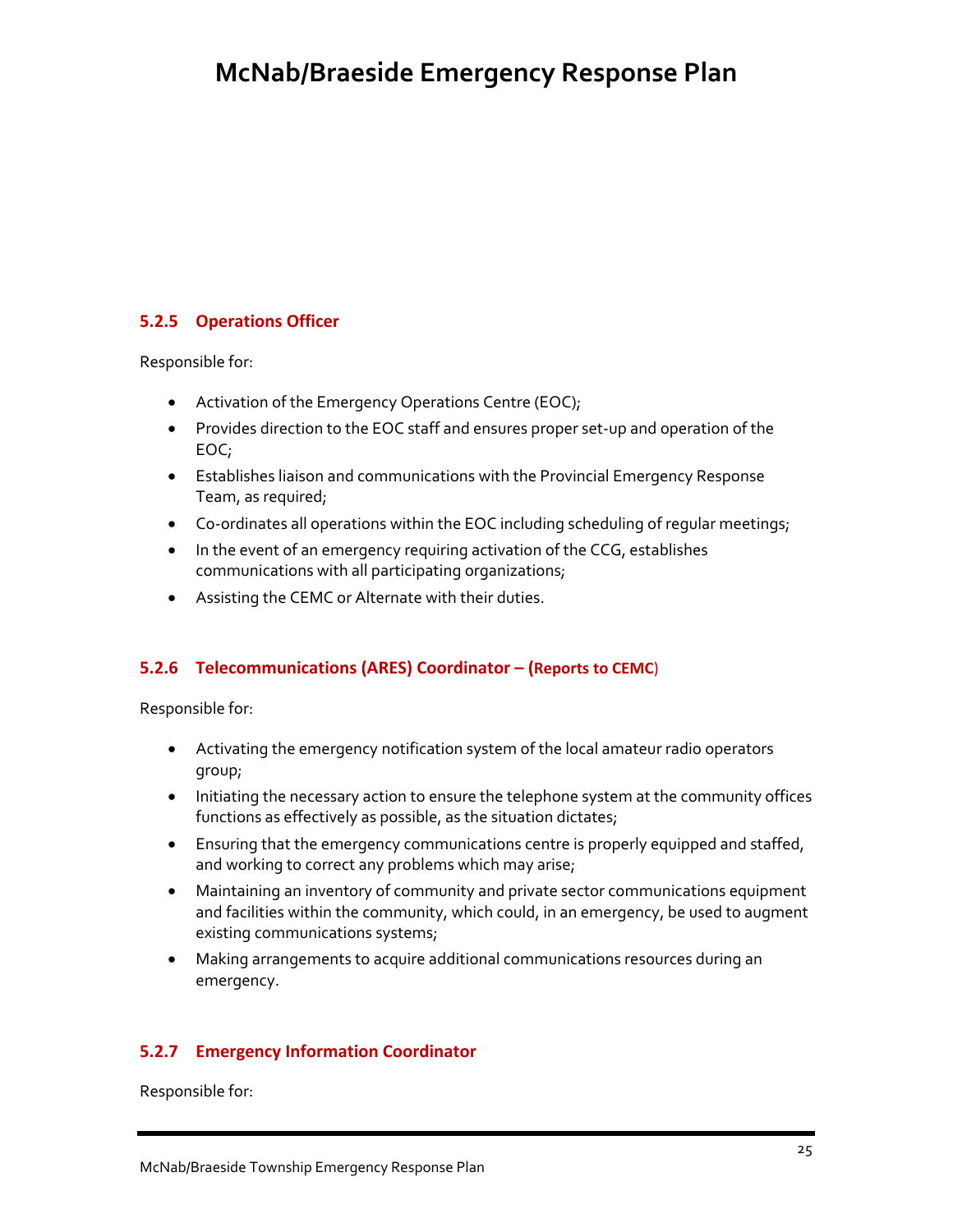• The Emergency Information Coordinator is responsible for the dissemination of news and information to the media for the public upon approval of the Mayor or designate. A detailed Emergency Information Plan is included in Annex C.

### 5.3 Other Agencies

In an emergency, many agencies may be required to work with the Community Control Group (CCG). Two such agencies are detailed below. Others might include Emergency Management Ontario (EMO), the Office of the Fire Marshall (OFM), industry, volunteer groups, conservation authorities, and provincial ministries.

Refer to the various emergency plans from other agencies, which are located in the Clerk's office.

#### **5.3.1 County Board of Education and Separate School Board**

Responsible for:

- Providing any school (as appropriate and available) for use as an evacuation or reception centre and a representative(s) to co-ordinate the maintenance, use and operation of the facilities being utilized as evacuation or reception centre's;
- Ensuring liaison with the municipality as to protective actions to the schools (i.e., implementing school stay in place procedure, and implementing the school evacuation procedure.

#### **5.3.2 Arnprior Hospital Administrator**

Responsible for:

- Implementing the hospital emergency plan;
- Ensuring liaison with the Medical Officer of Health and Renfrew County EMS representatives with respect to hospital and medical matters, as required;
- Evaluating requests for the provision of medical site teams/medical triage teams;
- Ensuring liaison with the Ministry of Health and Long Term Care, as appropriate.

#### **5.3.3 Renfrew Victoria Hospital Administrator**

- Ensuring liaison with the Ministry of Health and Long Term Care, as appropriate;
- Implementing the hospital emergency plan;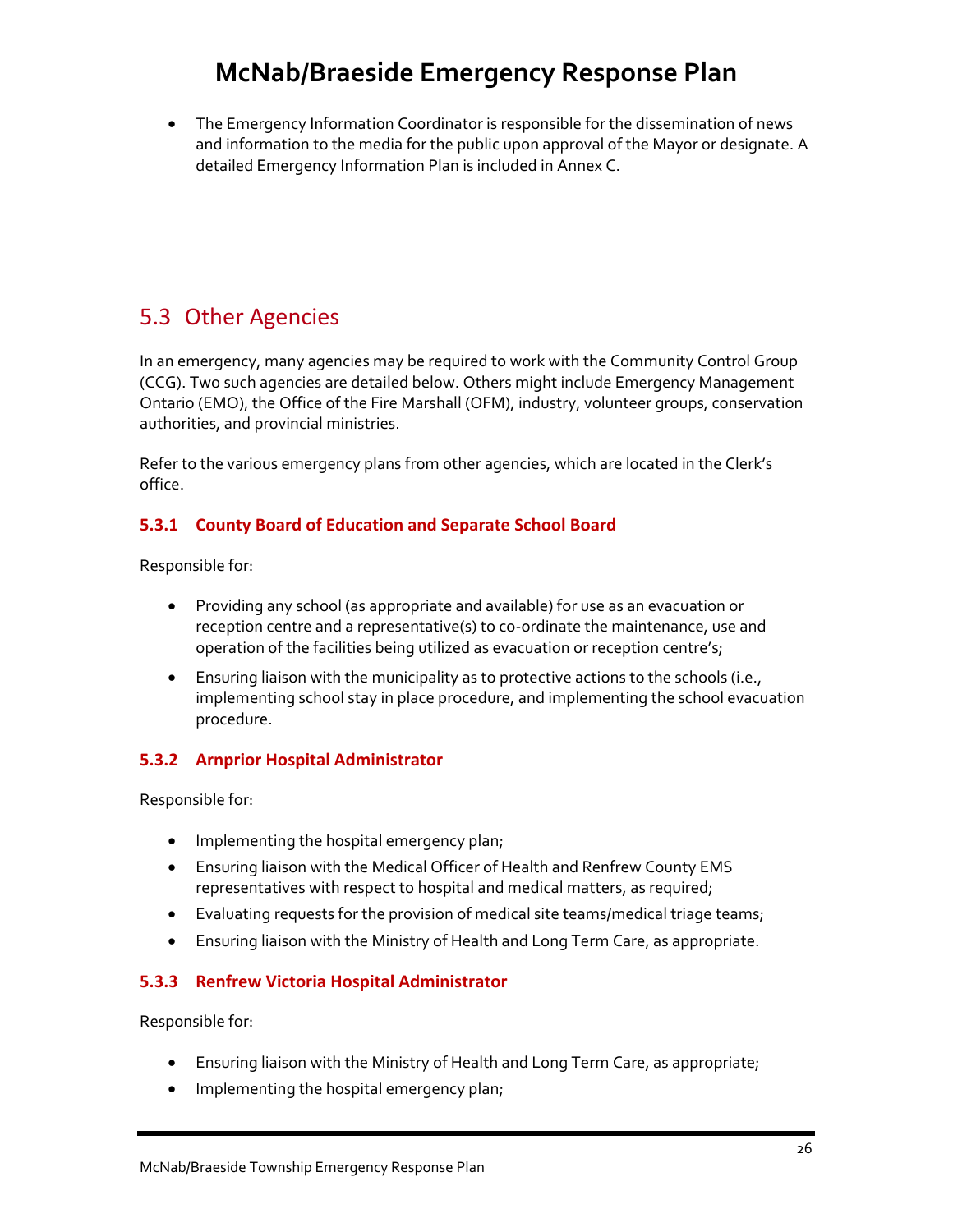- Ensuring liaison with the Health and Medical services representative, Medical Officer of Health and Renfrew County EMS representatives with respect to hospital and medical matters, as required;
- Evaluating requests for the provision of medical site teams/medical triage teams;
- Ensuring liaison with the Ministry of Health and Long Term Care, as appropriate.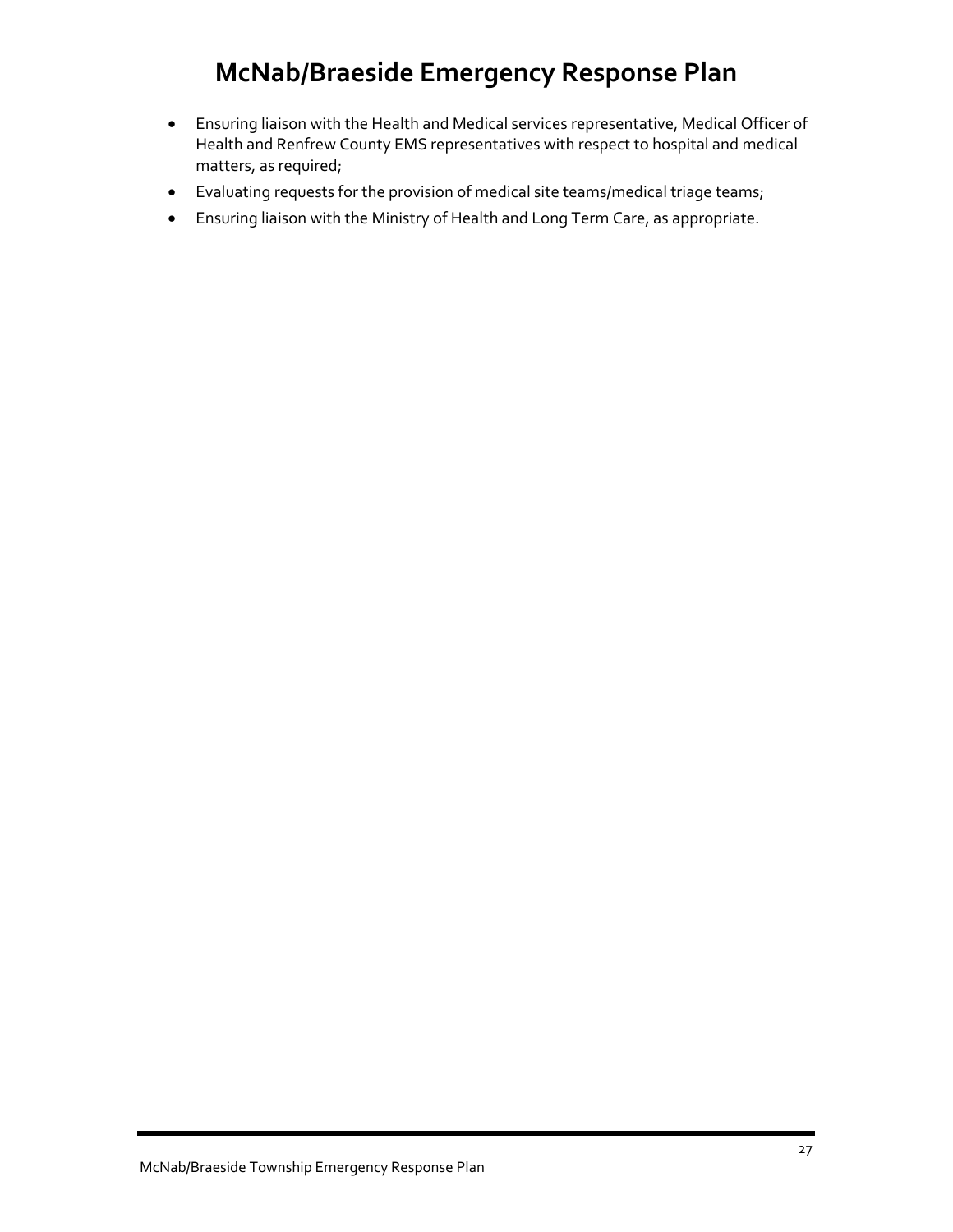### **6 ANNEX A – EMERGENCY NOTIFICATION CONTACT LIST**

### **6.1 Emergency Notification List**

Personal information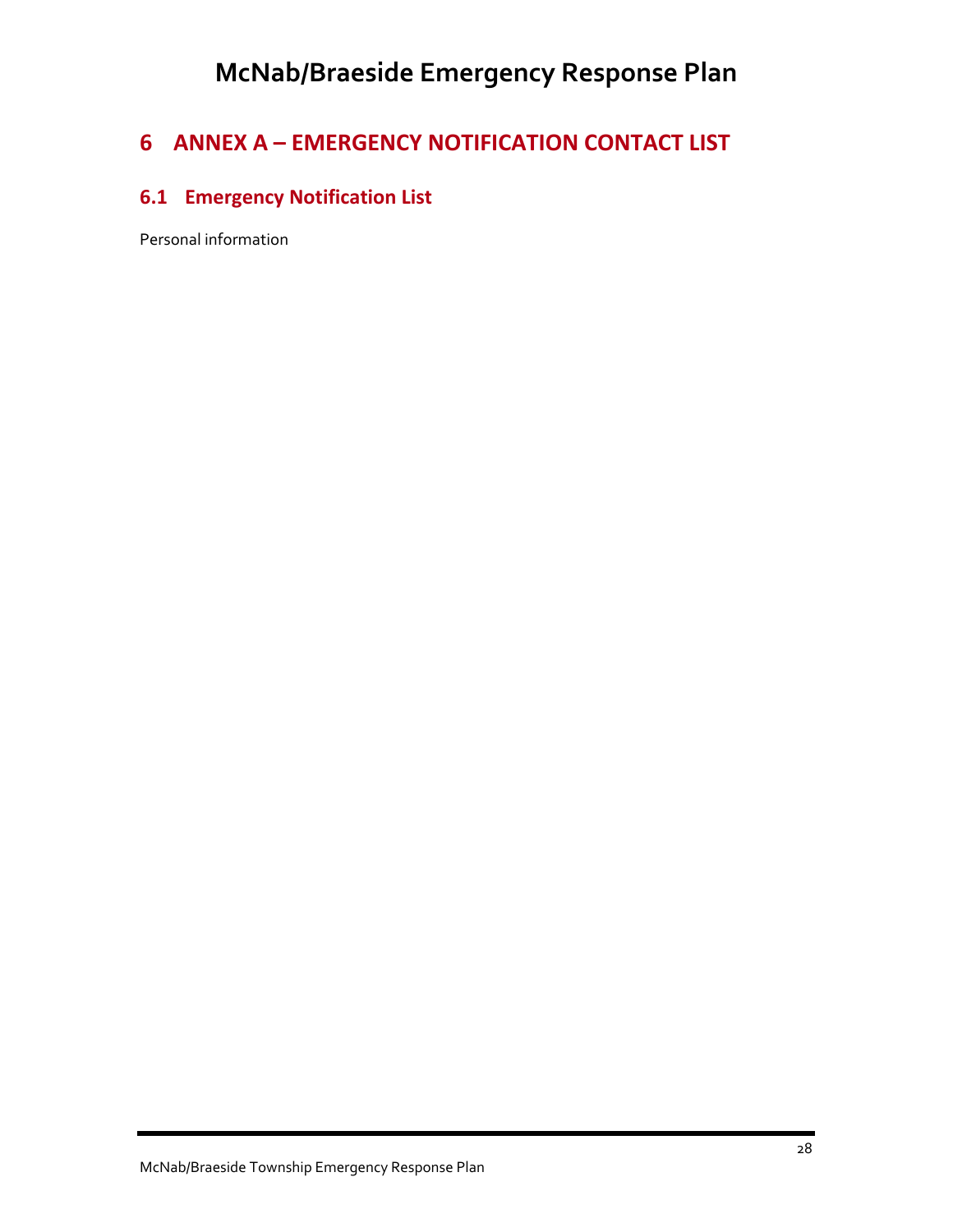### **6.2 Other Agencies**

| <b>Agency</b>                                 | <b>Name</b>                          | Phone #             | <b>Contact</b>            |
|-----------------------------------------------|--------------------------------------|---------------------|---------------------------|
| <b>Hospitals</b>                              | Arnprior                             | 613-623-3166        |                           |
|                                               | Renfrew                              | 613-432-4851        |                           |
|                                               | Almonte                              | 613-256-2500        |                           |
|                                               | Pembroke                             | 613-732-2811        |                           |
| <b>Social Service</b><br><b>Organizations</b> | Family & Children Services           | 613-623-3095        |                           |
|                                               | Phoenix Centre, Children &<br>Family | 1-800-465-1870      |                           |
|                                               | District Health Unit                 | 613-623-2991        |                           |
|                                               |                                      | 1-800-465-5000      |                           |
|                                               | Salvation Army Renfrew               | 613-432-3771        |                           |
|                                               | <b>Red Cross</b>                     | 613-735-1157        |                           |
| <b>Utilities</b>                              | Ontario Hydro                        | 1-800-267-8555      |                           |
|                                               |                                      | 1-800-434-1235      |                           |
|                                               |                                      | 1-866-516-6083      | Stewartville              |
|                                               |                                      |                     | <b>Generating Station</b> |
| Pipeline                                      | TransCanada Pipeline                 | 1-888-982-7222      |                           |
|                                               | <b>Facilities Manager</b>            | 613-530-4625        | D. O'Dwyer                |
|                                               |                                      | 613-532-4237 (Cell) |                           |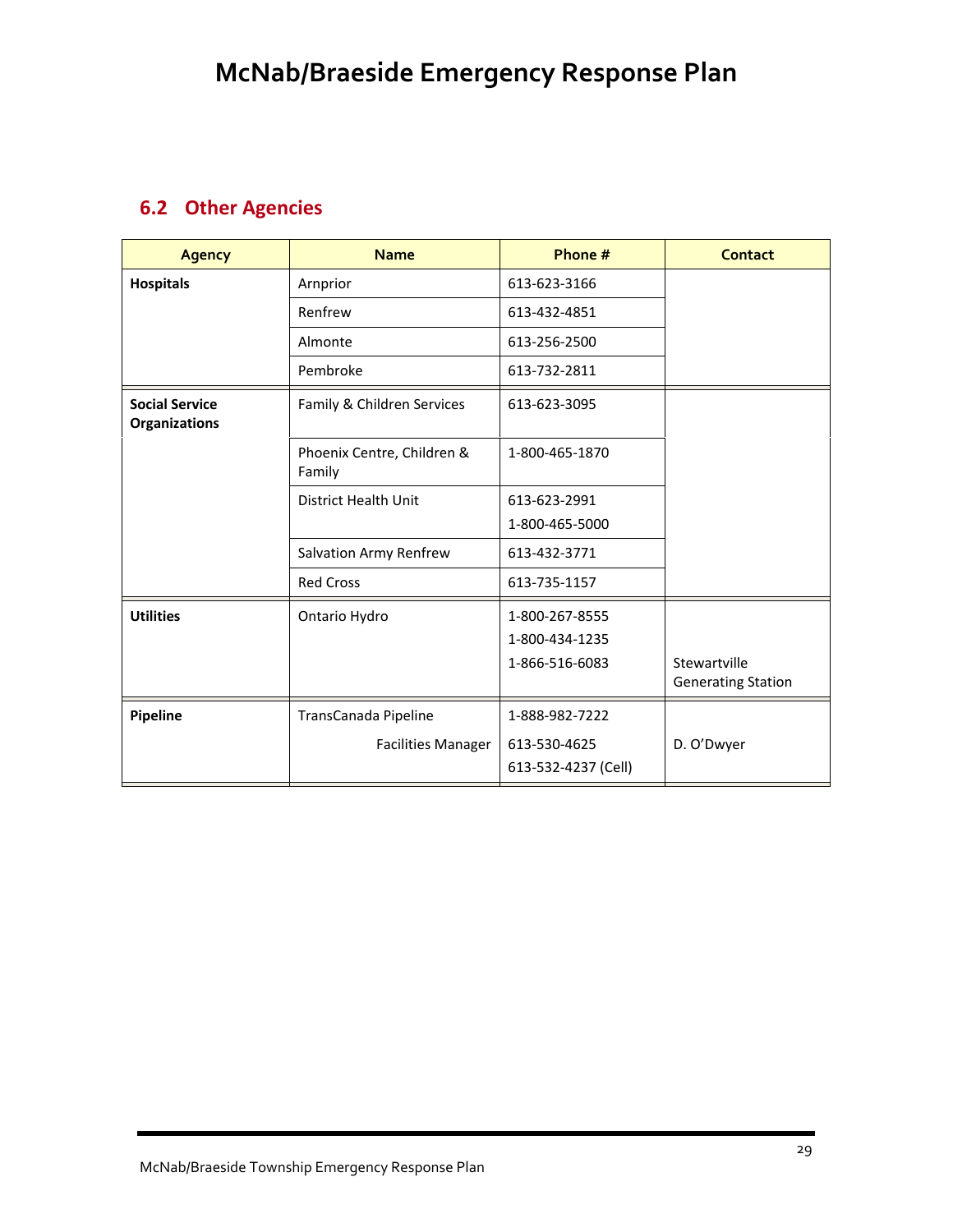### **6.3 Province of Ontario**

| <b>Agency</b>                                 | Phone #                      | Contact            |
|-----------------------------------------------|------------------------------|--------------------|
| <b>Emergency Management Ontario</b>           | 1-866-314-0472               |                    |
| (EMO)                                         | 416-314-0472                 |                    |
|                                               | 416-314-3758 (Emergency Fax) | Philippe Geoffrion |
|                                               | 613-828-6689                 |                    |
|                                               | 613-828-6690 (Fax)           |                    |
| <b>Spills Action Center (MOEE)</b>            | 1-800-268-6060               |                    |
| <b>Flood Management Center (MNR)</b>          | 416-314-3723                 |                    |
| <b>Forest Fire Management Center HQ</b>       | 705-949-1231                 | Headquarters       |
|                                               | 705-949-6450 (Fax)           |                    |
|                                               | 613-732-5541                 | Pembroke Base      |
| <b>Forest Fire Reporting</b>                  | 705-457-2107                 |                    |
|                                               | 1-800-853-4937               |                    |
| <b>Office of The Fire Marshall</b>            | 416-325-3100 (Toronto)       |                    |
|                                               | 705-546-4550 (Sudbury)       |                    |
|                                               | 1-800-565-4734 (Hot Line)    |                    |
|                                               | 1-800-387-9265 (Fax)         |                    |
|                                               | 613-732-8494 (Pembroke)      | Dan Koroscil       |
|                                               | 613-732-9391                 |                    |
| <b>Emergency Health Services (MOH)</b>        | 1-800-268-1153 (Toronto)     |                    |
| Eastern Ontario Regional Office               | 613-256-3070 (Almonte)       |                    |
| <b>Community &amp; Social Services (MCSS)</b> | 1-800-267-5887               |                    |
| <b>Municipal Affairs (MMA)</b>                | 613-239-1296                 |                    |
| <b>Renfrew Ambulance Dispatch</b>             | 1-800-267-5887               |                    |
|                                               | 613-432-6838 (Non Emergency) |                    |
|                                               | 613-432-2265 (Manager)       |                    |
|                                               |                              |                    |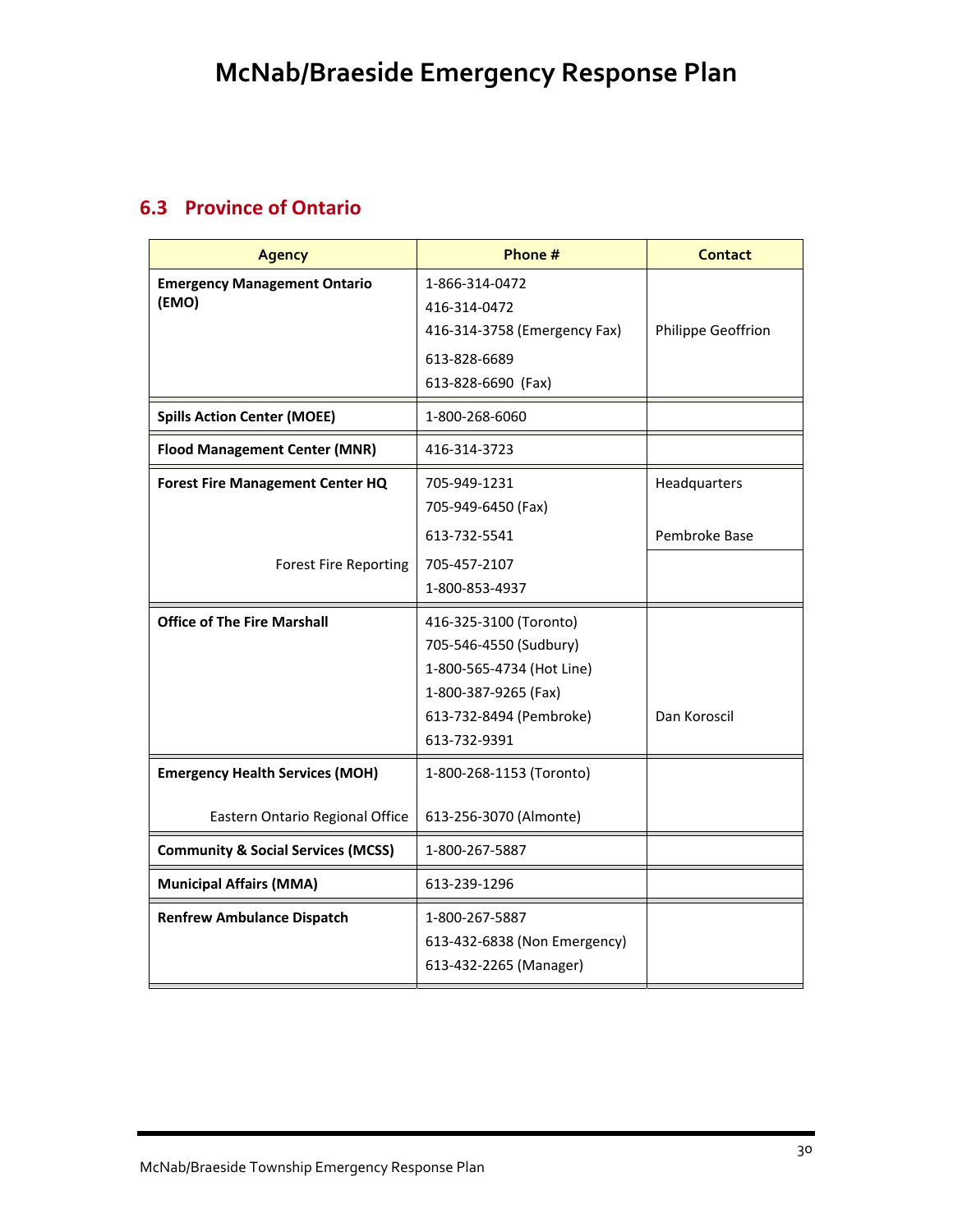### **6.4 Federal Agencies**

| <b>Agency</b>             | Phone #                                | Contact             |
|---------------------------|----------------------------------------|---------------------|
| Canutec                   | 613-996-6666 (Emergency)               |                     |
|                           | 613-954-5101                           |                     |
| <b>Weather Office</b>     | 613-998-3439                           |                     |
| <b>Transport Canada</b>   | 1-888-231-2330 (Airway)                |                     |
|                           | 613-952-1637 (Ottawa Airport)          |                     |
| <b>Bell Canada</b>        | 611                                    |                     |
|                           | 613-310-2355                           |                     |
| Railways                  | 1-800-795-7851 (CPR Control Center)    |                     |
|                           | 1-800-551-2553 (Emergency)             |                     |
|                           | 1-800-551-2553 (CP Police)             |                     |
|                           |                                        |                     |
| Ottawa Valley Rail Link   | 613-432-2662 (Renfrew)                 |                     |
|                           | 705-472-6200 (General Manager)         | <b>Grant Bailey</b> |
|                           |                                        |                     |
| <b>Chemical Industry:</b> | 613-623-3191 (Honeywell Canada (BASF)) |                     |
|                           | 613-623-4267 (Arnprior Aerospace)      |                     |

### **6.5 Surrounding Municipalities**

| <b>Municipality</b>      | Phone #                           | <b>Fax</b>   |
|--------------------------|-----------------------------------|--------------|
| <b>Arnprior</b>          | 613-623-4231                      | 613-623-8091 |
| Renfrew                  | 613-432-4848                      | 613-432-7245 |
| Greater Madawaska        | 613-752-2222 or<br>1-800-347-7224 | 613-752-2617 |
| <b>Horton</b>            | 613-432-6271                      | 613-432-7298 |
| <b>Mississippi Mills</b> | 613-256-2064                      | 613-256-4887 |
| <b>County of Renfrew</b> | 1-800-273-0183 or<br>613-735-7288 | 613-735-2081 |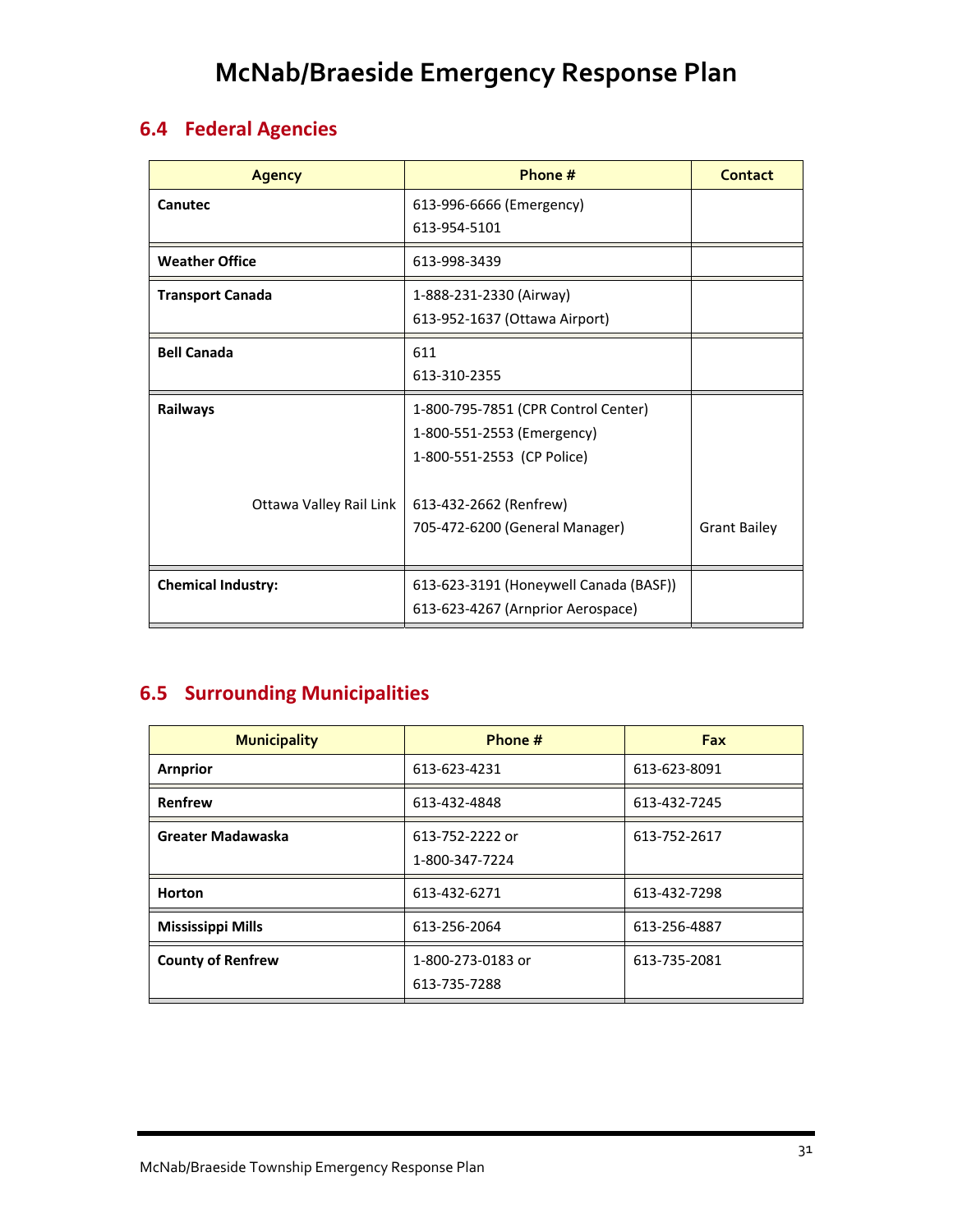### **6.6 News Media Contact Information**

| <b>Municipality</b>             | Phone #                                  | Fax          |
|---------------------------------|------------------------------------------|--------------|
| <b>Arnprior Chronicle Guide</b> | 613-623-6571                             | 613-623-7518 |
| <b>Renfrew Mercury</b>          | 613-432-3655                             | 613-432-6689 |
| The Daily Observer              | 613-732-3691                             | 613-732-2226 |
| <b>A Channel</b>                | 613-735-1036 (Pembroke)<br>613-789-0606  | 613-735-0022 |
| My FM                           | 613-432-6936 or<br>613-432-0961          |              |
| <b>STAR 96</b>                  | 613-735-9670<br>613-735-8355 (News Room) | 613-735-7748 |
| <b>Heritage Radio 98.7 FM</b>   | 613-432-8973                             | 613-274-4301 |
| <b>CJOH TV</b>                  | 613-224-1313                             | 613-274-4301 |
| Y101                            | 613-736-2001                             |              |
| <b>Ottawa Citizen</b>           | 1-800-267-6100                           |              |
| <b>Ottawa Sun</b>               | 613-739-7000<br>613-739-6397 (News Room) |              |
|                                 |                                          |              |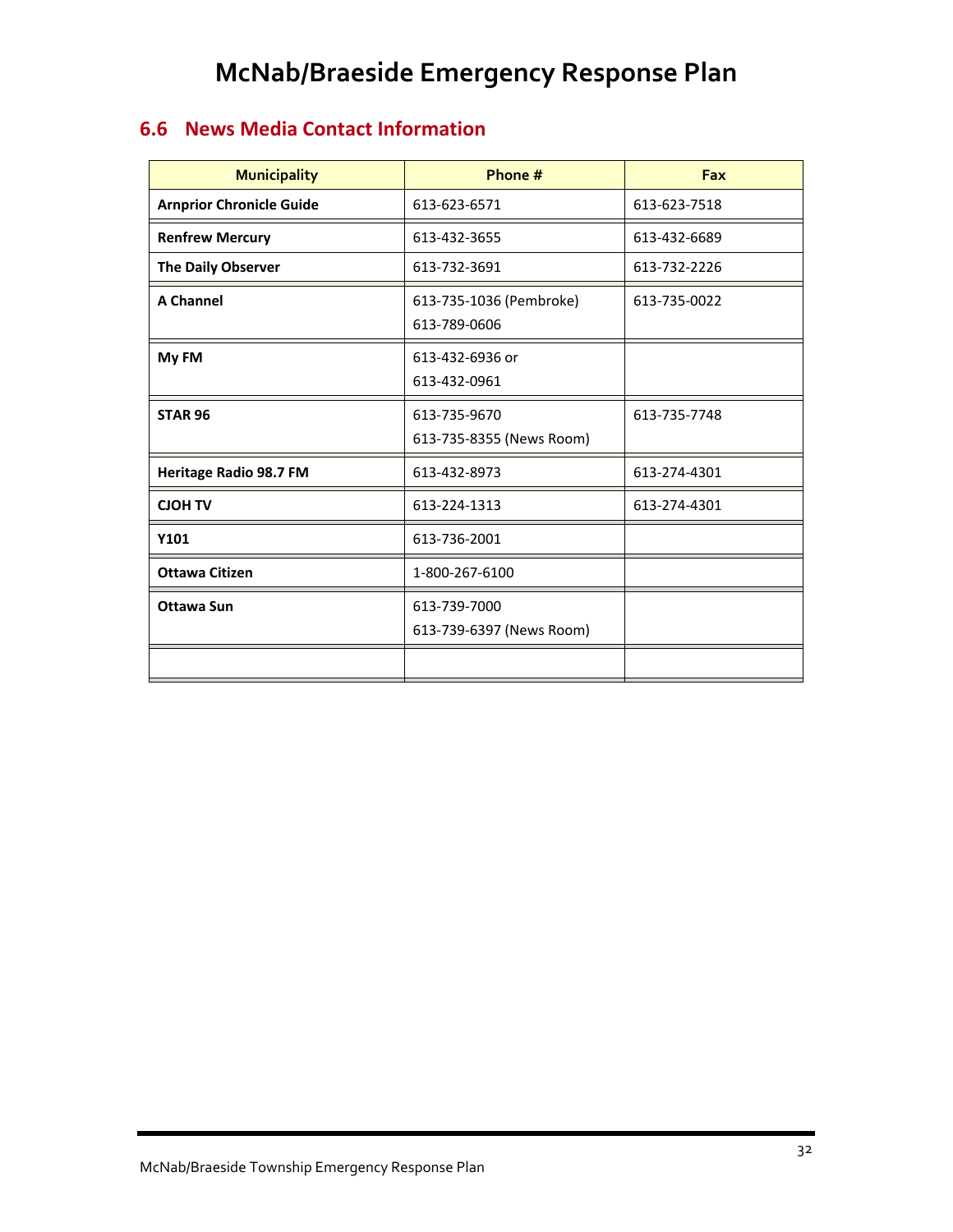### **7 ANNEX B – LOGISTICS**

### **7.1 Emergency Operations Centre**

The Emergency Operations Centre will be located in the McNab/Braeside Township Office located at 2508 Russett Drive.

The alternate Emergency Operations Centre will be located at the Arnprior EOC located at the Arnprior Fire/Police Building.

### **7.2 Equipment**

Equipment, materials, and documents required for the Emergency Operations Centre are organized in a kit/box form. These kits/boxes are located in the Council Chambers storage closet. The Emergency Management Coordinator is responsible for inspecting the kits/boxes on a regular basis and for ensuring that kit contents are all in working order.

Additional equipment which may be required for the Emergency Operations Centre is as follows:

#### **Item Location**

Fax Machine **The Contract of Tanachine Main Office** Fax Machine **Fax Machine** *Fire Station 1 or 3* Television **Television** *Television*  **1** White Boards **Matube 20 Small Meeting Room** Ham Radio ARES Flip Charts **Contract Contract Contract Contract Contract Contract Contract Contract Contract Contract Contract Contract Contract Contract Contract Contract Contract Contract Contract Contract Contract Contract Contract Co** Maps Storage Closet